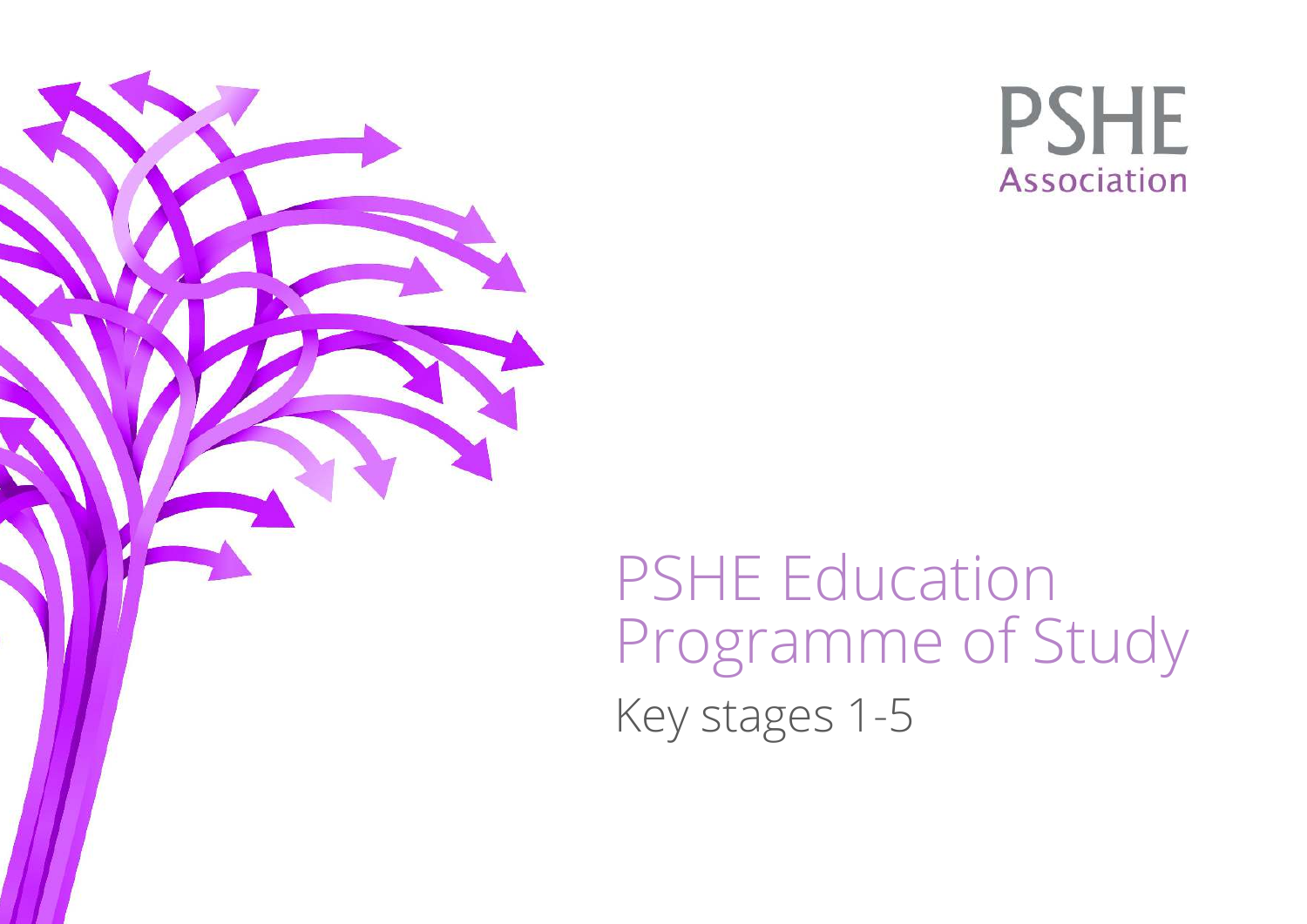<span id="page-1-0"></span>This is the third edition of the PSHE Association's programme of study for personal, social, health and economic (PSHE) education. It was written to sit alongside the 2014 National Curriculum and has been updated to reflect the rapidly changing world in which our pupils live and learn.

Section 2.5 of the [national curriculum framework](https://www.gov.uk/government/publications/national-curriculum-in-england-framework-for-key-stages-1-to-4/the-national-curriculum-in-england-framework-for-key-stages-1-to-4) states that all schools should make provision for PSHE education, drawing on good practice. In order to help schools to meet this objective, our programme of study identifies the key concepts, skills and attributes that are developed through PSHE education. These help schools to fulfil their statutory responsibility to support pupils' spiritual, moral, cultural, mental and physical development and prepare them for the opportunities, responsibilities and experiences of life, as set out in [Section 78 of the Education Act 2002,](http://www.legislation.gov.uk/ukpga/2002/32/section/78) and their statutory safeguarding responsibilities, in line with th[e statutory guidance](https://www.gov.uk/government/uploads/system/uploads/attachment_data/file/550511/Keeping_children_safe_in_education.pdf) that schools 'should ensure children are taught about safeguarding, including online, through teaching and learning opportunities, as part of providing a broad and balanced curriculum'.

The programme of study covers Key Stages 1 to 5 and is based on three core themes within which there is broad overlap and flexibility:

- Core theme 1. Health and Wellbeing
- Core theme 2. Relationships
- Core theme 3. Living in the Wider World

As the world changes, each new edition of this programme of study identifies new or emerging issues. It is important that schools do not simply attempt to cover all the suggested content contained in this document, as doing so could lead to a series of superficial experiences that would most likely be restricted to providing information. Instead, we encourage schools to select content that is relevant to their pupils and use this as a context through which to explore the overarching concepts and to develop the essential skills and attributes set out below.

We continue to be committed to raising the standards of PSHE education nationally, so offer this guidance free to all schools. However, in order to bring this programme of study to life and tailor it to the specific needs of your school, pupils and community, we recommend that schools take up the additional support and professional development opportunities available through [membership of the PSHE Association](https://www.pshe-association.org.uk/membership).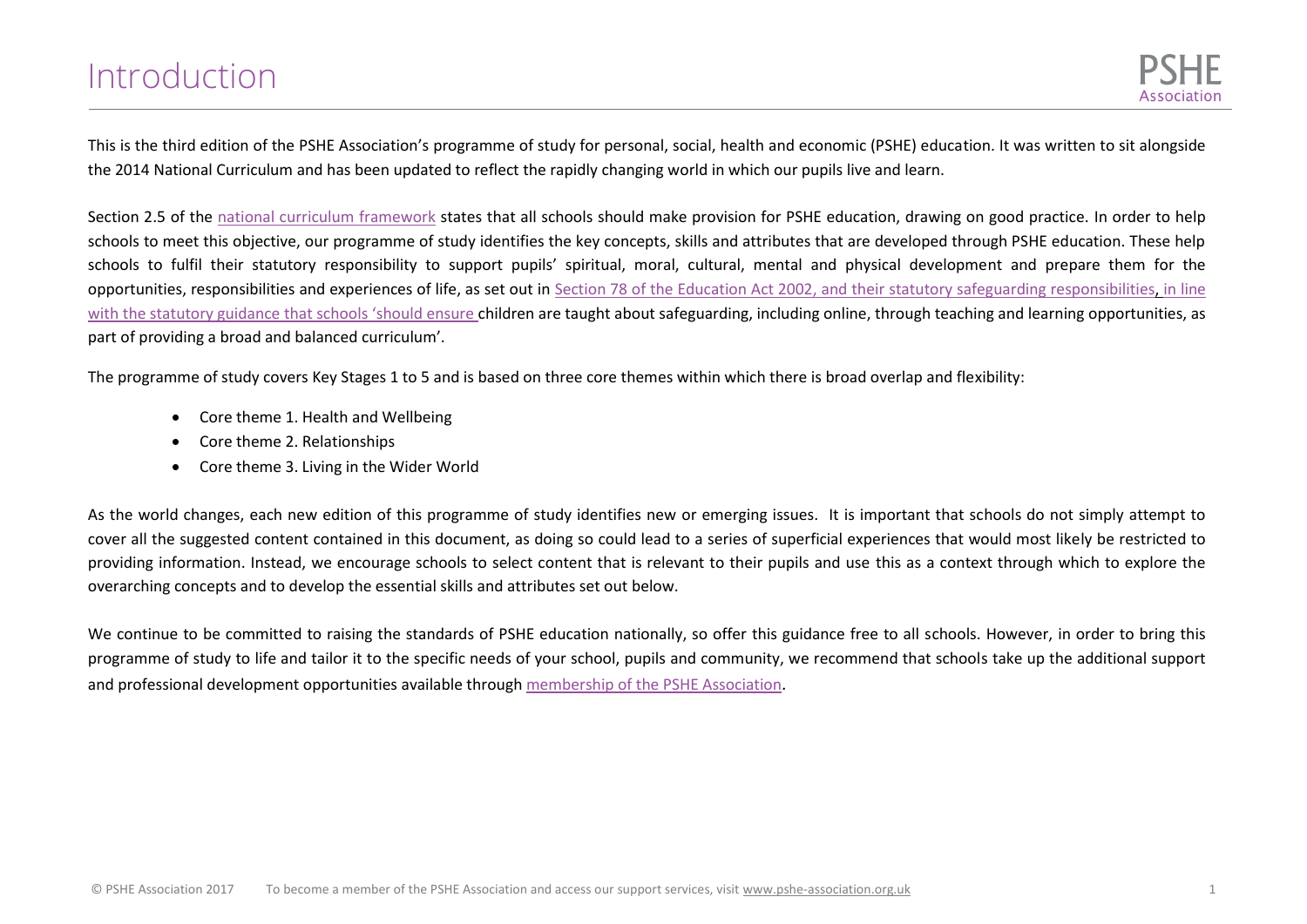## Table of contents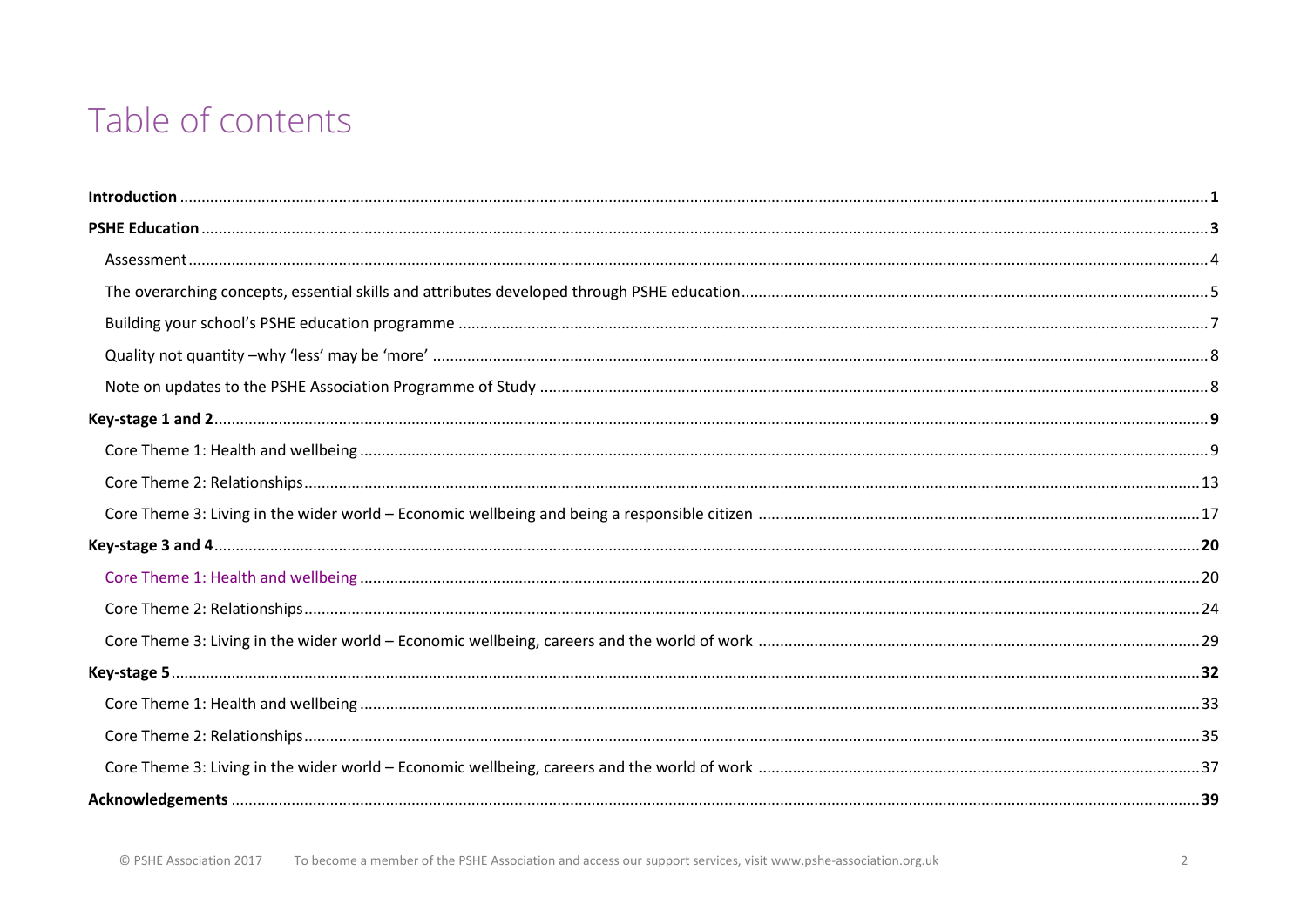## <span id="page-3-0"></span>PSHE education

PSHE education is a planned, developmental programme of learning through which children and young people acquire the knowledge, understanding and skills they need to manage their lives now and in the future. As part of a whole-school approach, PSHE education develops the qualities and attributes pupils need to thrive as individuals, family members and members of society.

PSHE education equips pupils to live healthy, safe, productive, capable, responsible and balanced lives. It encourages them to be enterprising and supports them in making effective transitions, positive learning and career choices and in achieving economic wellbeing. A critical component of PSHE education is providing opportunities for children and young people to reflect on and clarify their own values and attitudes and explore the complex and sometimes conflicting range of values and attitudes they encounter now and in the future.

PSHE education contributes to personal development by helping pupils to build their confidence, resilience and self-esteem, and to identify and manage risk, make informed choices and understand what influences their decisions. It enables them to recognise, accept and shape their identities, to understand and accommodate difference and change, to manage emotions and to communicate constructively in a variety of settings. Developing an understanding of themselves, empathy and the ability to work with others will help pupils to form and maintain good relationships, develop the essential skills for future employability and better enjoy and manage their lives.

PSHE education can help schools to reduce or remove many of the barriers to learning experienced by pupils, significantly improving their capacity to learn and achieve (see our evidence briefing [A curriculum for life: the case for statutory PSHE education\)](https://www.pshe-association.org.uk/curriculum-and-resources/resources/curriculum-life-case-statutory-pshe-education). The PSHE education programme makes a significant contribution to pupils' spiritual, moral, social and cultural (SMSC) development, their behaviour and safety and the school's statutory responsibility to promote pupils' wellbeing. In addition the learning provided through a comprehensive PSHE education provision is essential to safeguarding pupils, a[s Ofsted has set out.](https://www.pshe-association.org.uk/news-and-blog/blog-entry/ofsted-blog-striving-good-or-outstanding-pshe)

The PSHE Association has identified [10 key principles](https://www.pshe-association.org.uk/curriculum-and-resources/resources/ten-principles-effective-pshe-education) for effective practice in PSHE education and produced [guidance on the key principles of effective prevention](https://www.pshe-association.org.uk/curriculum-and-resources/resources/key-principles-effective-prevention-education)  [education,](https://www.pshe-association.org.uk/curriculum-and-resources/resources/key-principles-effective-prevention-education) both of which are is available to download. In relation to the above, the aim for PSHE education is to provide pupils with:

- accurate, balanced and relevant knowledge
- opportunities to turn that knowledge into personal understanding
- opportunities to explore, clarify and if necessary challenge, their own and others' values, attitudes, beliefs, rights and responsibilities
- the skills, language and strategies they need in order to live healthy, safe, fulfilling, responsible and balanced lives
- opportunities to develop positive personal attributes such as resilience, self-confidence, self-esteem, and empathy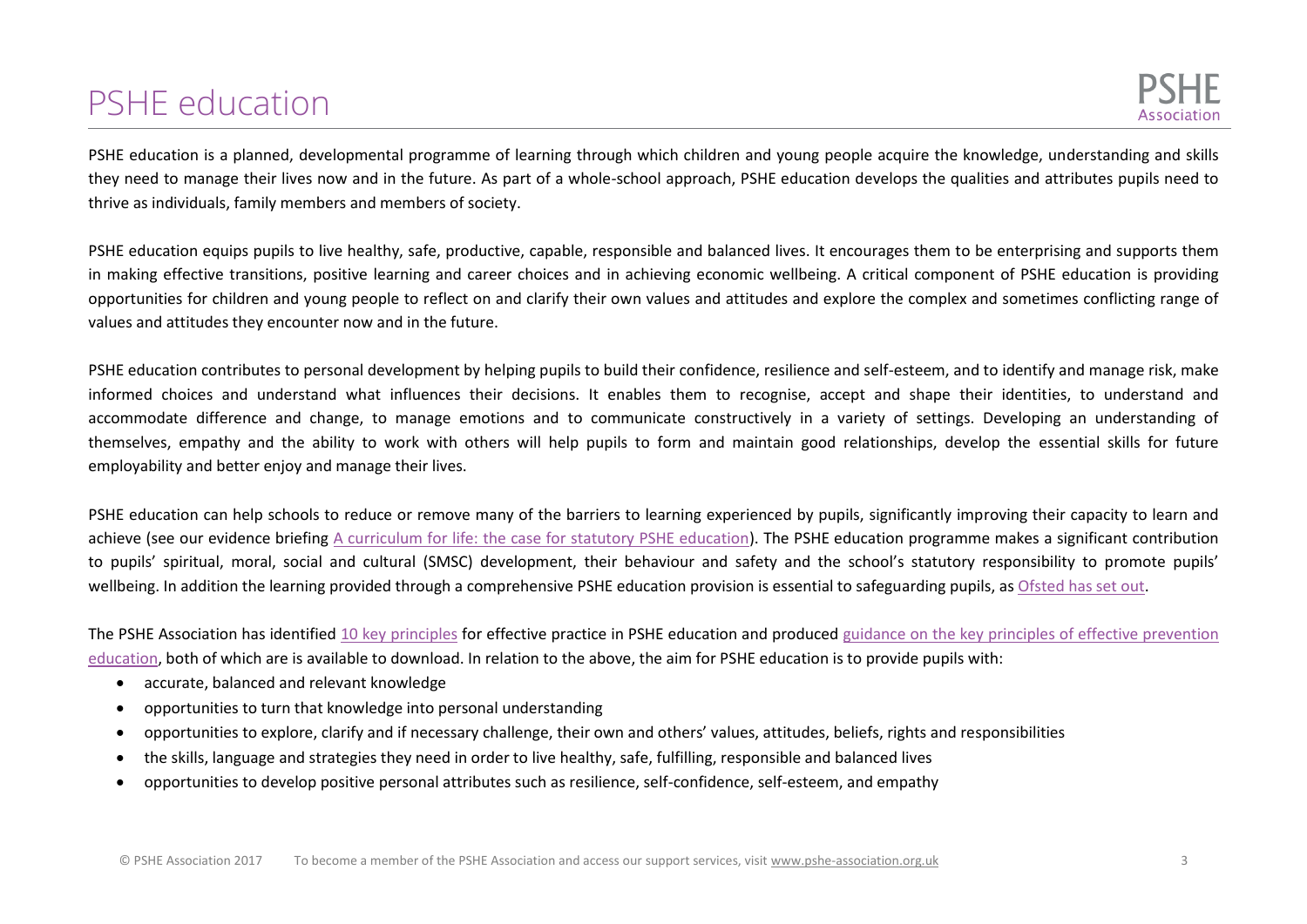#### <span id="page-4-0"></span>ASSESSMENT

There are a number of reasons why it is important that learning in PSHE education is assessed. It is important for pupils to have opportunities to reflect on their learning, assessment also increases pupils' motivation and improves learning as their raised awareness of their development illustrates the value of their learning. It is important for teachers to feel confident that learning has taken place, to be able to demonstrate progress, and to identify future learning needs. It also allows the leadership team, parents, governors and school inspectors to see the impact that PSHE education is having for pupils and for whole school outcomes, such as Ofsted judgements on personal development, behaviour and welfare, safeguarding, spiritual, moral, social and cultural (SMSC) development and the promotion of fundamental British values. Without assessing your PSHE education, all you can do is describe your provision; you cannot show its impact.

The essential skills and attributes identified in the programme of study are arguably the hardest aspect of learning to assess. It is difficult for teachers to accurately assess a pupil's self-confidence or sense of their own identity and values. However, pupils themselves will be able to judge, for instance, whether they feel more confident, or have a firmer sense of their own beliefs and opinions than they did before a particular series of lessons. Such personal reflection in PSHE education lessons is essential, so ensuring pupils have time and space within the lessons to reflect on this, either privately or through discussion, is a vital part of the assessment process. Assessing learning in PSHE education must therefore use a combination of teacher assessment and pupil self- and peer assessment.

It would be inappropriate for assessment in PSHE education to be about levels or grades, passing or failing. The model of assessment that is most meaningful in PSHE education is ipsative assessment. Ipsative assessment compares where a pupil is at the end of a lesson or series of lessons against where they were before the lesson(s), in a similar way to an athlete measuring today's performance against their own previous performance. So the benchmark against which progress is measured is the pupil's own starting point, not the performance of others or the requirements of an exam syllabus. This gives us the following model for assessing any learning in PSHE education:



Progress in PSHE education should be recorded and reported to parents in line with all other non-core curriculum subjects. For support with assessment in PSHE education see the PSHE Association website, training courses and resources such as [The scheme of work planning toolkit](https://www.pshe-association.org.uk/curriculum-and-resources/resources/scheme-work-planning-toolkit-key-stages-1-and-2) for key stages 1 and 2 and the PSHE education character curriculum toolkit, [section 4.](https://www.pshe-association.org.uk/sites/default/files/Section%204%20-%20PSHE%20education%20character%20curriculum_Practical%20guidance%20for%20delivery_0.pdf)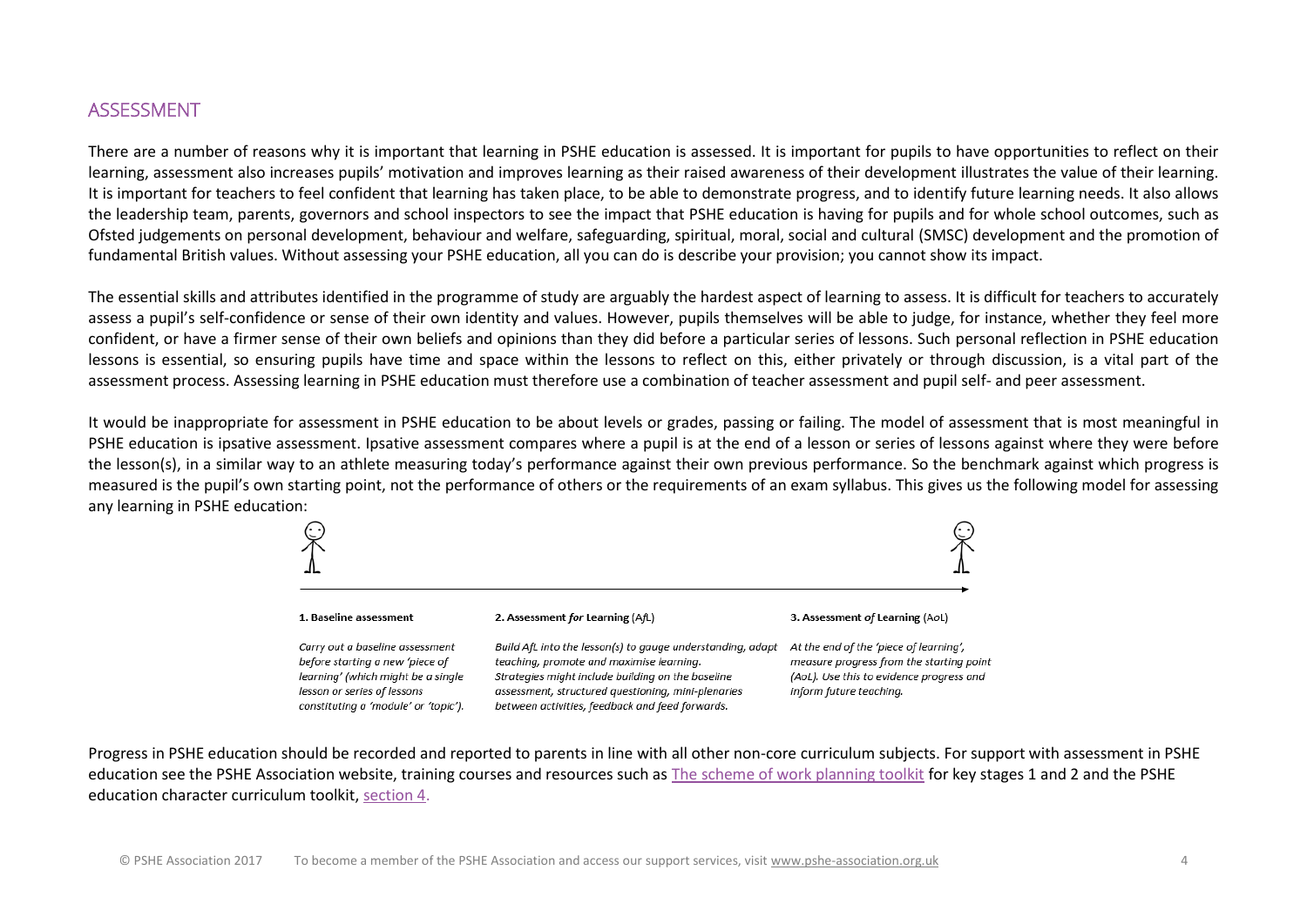#### <span id="page-5-0"></span>THE OVERARCHING CONCEPTS, ESSENTIAL SKILLS AND ATTRIBUTES DEVELOPED THROUGH PSHE EDUCATION

The programme of study is intended to support teachers to create a PSHE education programme that will enable children and young people to develop and gradually enrich their understanding of a set of overarching concepts, set out below. Although the specific content of PSHE education will constantly evolve as the world changes, these concepts are timeless.

It is not enough to simply teach pupils *about* the issues covered in the suggested subject content. It is vital they have the opportunity to explore their attitudes, values and beliefs about them and to develop the skills, language and strategies necessary to *manage* these issues should they encounter them in their lives.

For a school's PSHE education programme to support its pupils to thrive in a time of rapid change, with new and unpredictable opportunities and challenges constantly emerging, it should take the 'learning opportunities' outlined within the three core themes of this programme of study for each key stage, as a context through which to develop the concepts, skills and attributes set out below.

### Overarching concepts developed through the Programme of Study

- **1. Identity** (their personal qualities, attitudes, skills, attributes and achievements and what influences these; understanding and maintaining boundaries around their personal privacy, including online)
- **2. Relationships** (including different types and in different settings, including online)
- **3. A healthy** (including physically, emotionally and socially), **balanced lifestyle** (including within relationships, work-life, exercise and rest, spending and saving and lifestyle choices)
- **4. Risk** (identification, assessment and how to manage risk, rather than simply the avoidance of risk for self and others) and **safety** (including behaviour and strategies to employ in different settings, including online in an increasingly connected world
- **5. Diversity** and **equality** (in all its forms, with due regard to the protected characteristics set out in the [Equality Act 2010\)](https://www.gov.uk/guidance/equality-act-2010-guidance)
- **6. Rights** (including the notion of universal human rights)**, responsibilities** (including fairness and justice) and **consent** (in different contexts)
- **7.** Change (as something to be managed) and resilience (the skills, strategies and 'inner resources' we can draw on when faced with challenging change or circumstance)
- **8. Power** (how it is used and encountered in a variety of contexts including online; how it manifests through behaviours including bullying, persuasion, coercion and how it can be challenged or managed through negotiation and 'win-win' outcomes)
- **9. Career** (including enterprise, employability and economic understanding)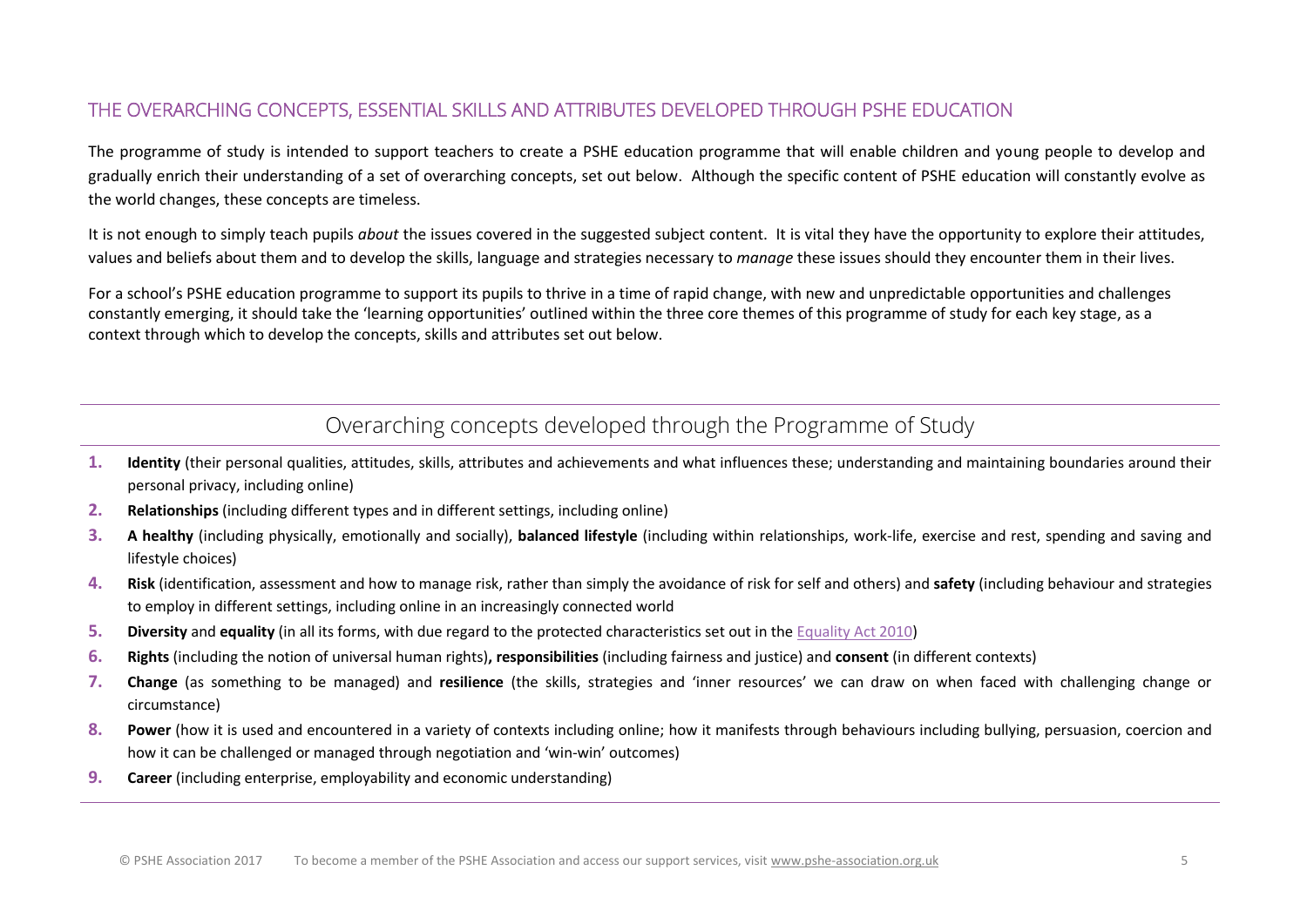| Essential Skills and Attributes developed through the Programme of Study |                                                                                                                                                                                                         |                |                                                                                                                                                |  |
|--------------------------------------------------------------------------|---------------------------------------------------------------------------------------------------------------------------------------------------------------------------------------------------------|----------------|------------------------------------------------------------------------------------------------------------------------------------------------|--|
|                                                                          | Personal effectiveness                                                                                                                                                                                  |                | Interpersonal and social effectiveness                                                                                                         |  |
|                                                                          | Self-improvement (including through constructive self-reflection, seeking and<br>utilising constructive feedback and effective goal-setting)                                                            |                | Empathy and compassion (including impact on decision-making and<br>behaviour)                                                                  |  |
| 2.                                                                       | Identifying unhelpful 'thinking traps' (e.g. generalisation and stereotyping)                                                                                                                           | 2.             | Respect for others' right to their own beliefs, values and opinions                                                                            |  |
| З.<br>4.                                                                 | Resilience (including self-motivation, perseverance and adaptability)<br>Self-regulation (including promotion of a positive, growth mind-set <sup>1</sup> and<br>managing strong emotions and impulses) | З.<br>4.       | Discernment in evaluating the arguments and opinions of others (including<br>challenging 'group think')<br>Skills for employability, including |  |
| 5.                                                                       | Recognising and managing peer influence and the need for peer approval,<br>including evaluating perceived social norms                                                                                  |                | Active listening and communication (including assertiveness skills)<br>Team working                                                            |  |
| 6.<br>7.                                                                 | Self-organisation (including time management)<br>Strategies for identifying and accessing appropriate help and support                                                                                  |                | Negotiation (including flexibility, self-advocacy and compromise<br>within an awareness of personal boundaries)                                |  |
| 8.                                                                       | Clarifying own values (including reflection on the origins of personal values<br>and beliefs) and re-evaluating values and beliefs in the light of new learning,<br>experiences and evidence            | 5.<br>6.<br>7. | Leadership skills<br><b>Presentation skills</b>                                                                                                |  |
| 9.                                                                       | Recalling and applying knowledge creatively and in new situations                                                                                                                                       |                | Enterprise skills and attributes (e.g. aspiration, creativity, goal setting,<br>identifying opportunities, taking positive risks)              |  |
|                                                                          | 10. Developing and maintaining a healthy self-concept (including self-confidence,<br>realistic self-image, self-worth, assertiveness, self-advocacy and self-respect)                                   |                | Recognising, evaluating and utilising strategies for managing influence<br>Valuing and respecting diversity                                    |  |
|                                                                          |                                                                                                                                                                                                         |                | Using these skills and attributes to build and maintain healthy relationships<br>of all kinds                                                  |  |

#### $\mathbf{r}$  and  $\mathbf{r}$  $\mathbf{r}$  and  $\mathbf{r}$  $\sim$  $\sim$  $\mathbf{r} = \mathbf{r}$  $\sim$  $\sim$  $\sim$  $\sim$

### Managing risk and decision-making (integral to all of the above)

- 1. Identification, assessment (including prediction) and management of positive and negative risk to self and others
- 2. Formulating questions (as part of an enquiring approach to learning and to assess the value of information)
- 3. Analysis (including separating fact and reasoned argument from rumour, speculation and opinion)
- Assessing the validity and reliability of information  $4.$
- Identify links between values and beliefs, decisions and actions  $5.$
- **Making decisions**  $6.$

<sup>&</sup>lt;sup>1</sup> A growth mind-set refers to the work of Carol Dweck. In a growth mind-set, people believe that their most basic abilities can be developed through dedication and hard work—brains and talent are just the starting point. a love of learning and a resilience that is essential for great accomplishment.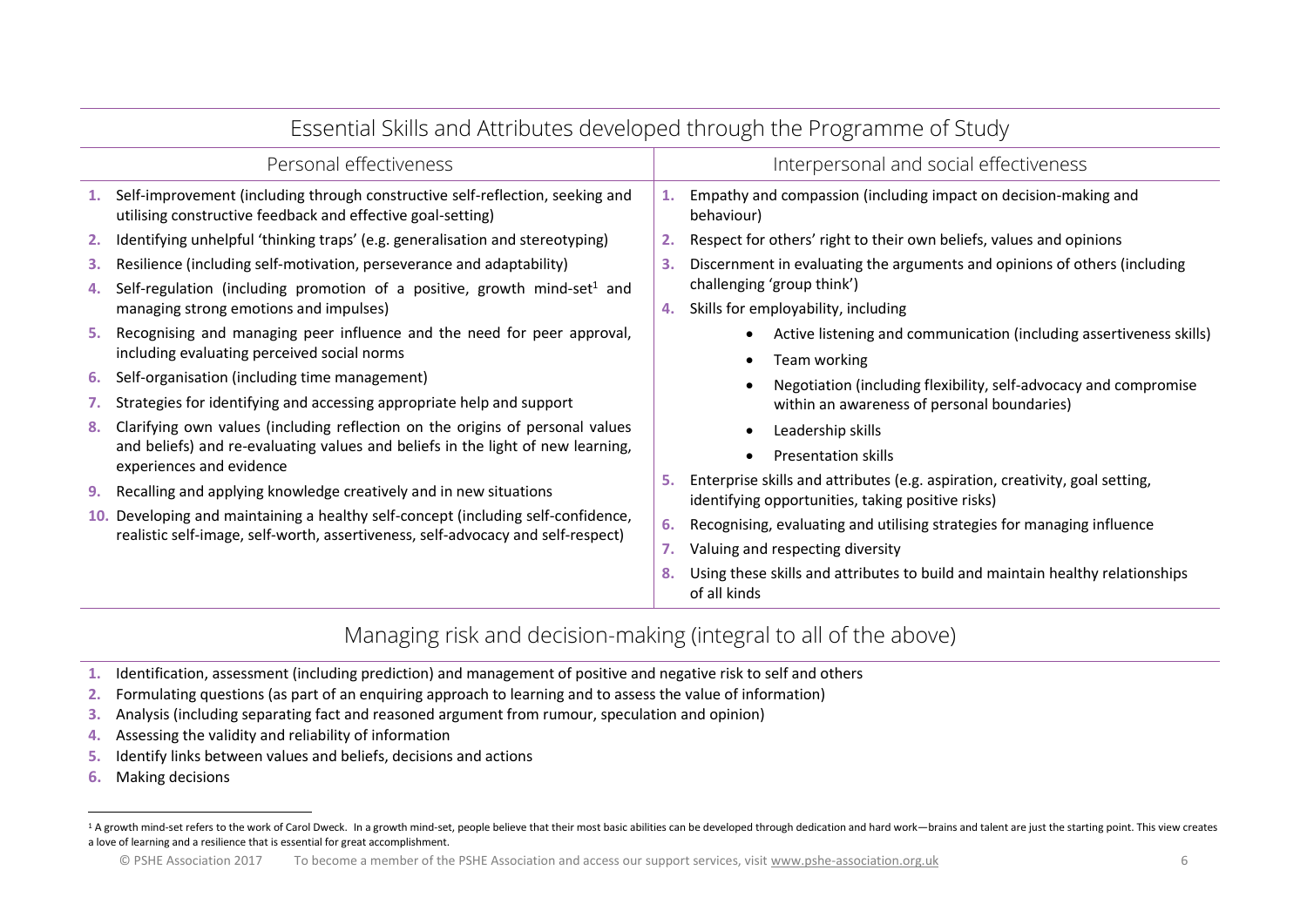#### <span id="page-7-0"></span>BUILDING YOUR SCHOOL'S PSHE EDUCATION PROGRAMME

For each of the three core themes of the programme of study, there are grids suggesting learning opportunities for each key stage. These learning opportunities, provide the context through which your programme can develop the subject knowledge as well as the overarching concepts, essential skills and attributes set out above. The learning opportunities should be used flexibly according to pupils' development, readiness and needs, and taking account of prior learning, experience and understanding.

When thinking about PSHE education it can be helpful to think about three 'levels'. There are lessons that

- explicitly teach *about* an issue: the lessons that offer factual information
- explicitly teach how to manage an issue: the lessons that develop the strategies, language and skills pupils will need to manage the situations or 'moments' in which they encounter an issue
- underpin the topic-specific learning: relevant learning (sometimes from earlier years and key stages) that provides the foundation for new explicit learning

Knowledge and understanding are interlinked and learning from one area may be pertinent to others. Therefore, whilst this framework distinguishes three separate core themes, in reality there will always be extensive overlap. So when planning schemes of work, schools may draw from more than one theme. For example, sex and relationships education (SRE) falls within both 'Health and wellbeing' and 'Relationships', as sexual health should always be considered as an element of health education but also within the context of healthy relationships. (NB Any aspect of SRE must be taught within the school's SRE policy and the Department for Education's statutory guidance. See our guidance document for schools on producing their SRE policy and our additional guidance SRE for the 21<sup>st</sup> Century.

Our pupils are already global citizens in an increasingly 'connected' world. They do not separate the 'offline world' from the 'online world' and therefore all topics should be explored within the context of both.

This framework is not definitive and schools should adapt it as they feel appropriate. PSHE education addresses both pupils' direct experience and preparation for their future. It is therefore important to provide a spiral programme of knowledge, skills and attribute development, where prior learning is revisited, reinforced and extended in age- and stage-appropriate contexts. PSHE education should reflect the universal needs shared by all pupils as well as the specific needs of the pupils in a particular school. Those planning PSHE education should liaise with colleagues responsible for other relevant subjects (such as science, computing, citizenship, P.E., design and technology and economic and business education) in order to ensure consistency for pupils. They should also take account of school policies and DfE guidance documents including those relating to preventing and tackling bullying (including online bullying), safeguarding and equality.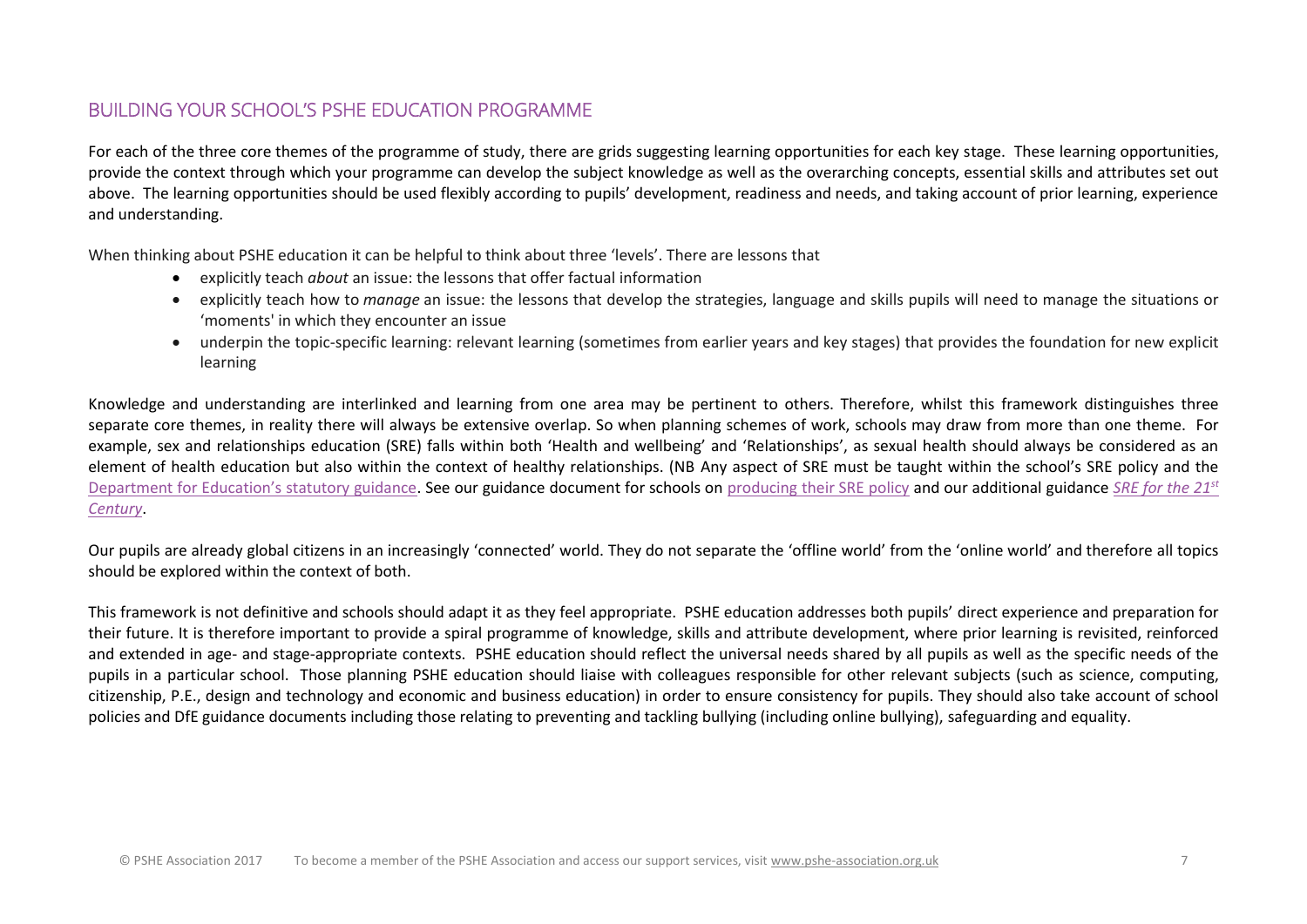#### <span id="page-8-0"></span>QUALITY NOT QUANTITY - WHY 'LESS' MAY BE 'MORE'

Whilst the framework below identifies a broad range of important issues, it is essential that pupils' experience of PSHE education is not simply a series of 'one-off', disconnected sessions each on a different topic and focussing only on factual content.

While factual knowledge is essential, schools have limited curriculum time and we therefore recommend prioritising the topic areas that are most relevant to their pupils using local data (for example see Public Health England CHIMAT data sets and your local authority's joint strategic needs assessment (JSNA)) and their knowledge of their own pupils' needs, for example by engaging with pupils in discussion; in-house research such as the use of pupil questionnaires, or 'draw and write'; and data provided by the school's pastoral staff. These will provide a relevant context for pupils to both broaden and deepen their understanding of the key concepts and to develop the essential skills and attributes. It is important that pupils recognise their PSHE education as relevant and can see how the skills acquired through looking at one issue can be transferrable to other contexts.

#### <span id="page-8-1"></span>NOTE ON UPDATES TO THE PSHE ASSOCIATION PROGRAMME OF STUDY

The PSHE Association Programme of Study is regularly updated to keep in line with best practice. Consequently, the learning outcomes set out below are subject to change or reordering. This version was last updated in January 2017.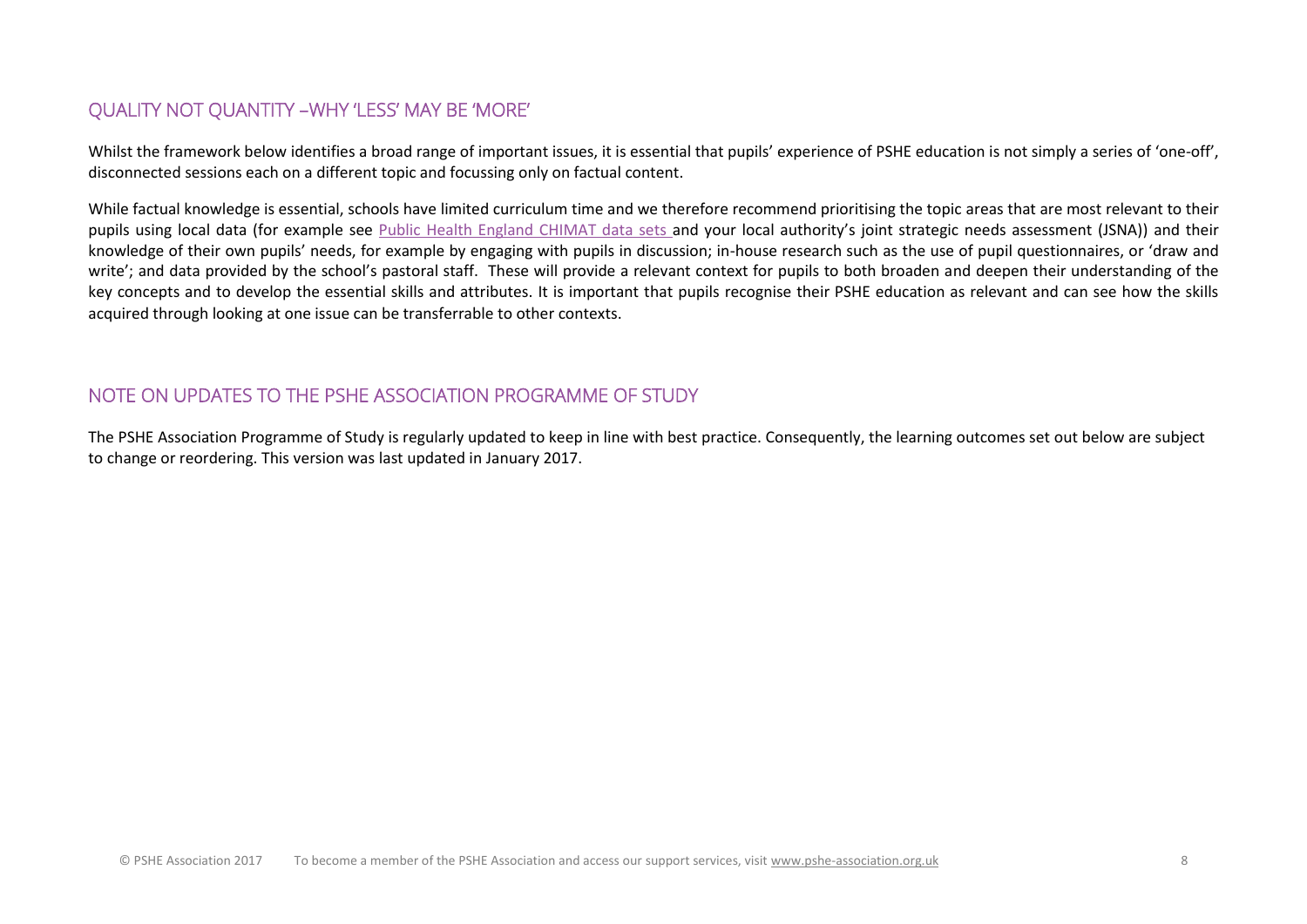# <span id="page-9-0"></span>**KEY STAGES 1 & 2**



During Key Stages 1 and 2, PSHE education offers both explicit and implicit learning opportunities and experiences which reflect pupils' increasing independence and physical and social awareness as they move through the primary phase. It builds on the skills that pupils started to acquire during the Early Years Foundation stage (EYFS) to develop effective relationships, assume greater personal responsibility and manage personal safety, including online. PSHE education helps pupils to cope with the changes at puberty, introduces them to a wider world and enables them to make an active contribution to their communities.

## **CORE THEME 1: HEALTH AND WELLBEING**

#### <span id="page-9-1"></span>This core theme focuses on:

- 1. what is meant by a healthy lifestyle
- how to maintain physical, mental and emotional health and wellbeing  $2.$
- how to manage risks to physical and emotional health and wellbeing  $3.$
- ways of keeping physically and emotionally safe 4.
- about managing change, including puberty, transition and loss 5.
- how to make informed choices about health and wellbeing and to recognise sources of help with this 6.
- 7. how to respond in an emergency
- 8. to identify different influences on health and wellbeing

### Suggested learning opportunities - Core Theme 1. Health and wellbeing

## **KFY STAGF1**

#### Pupils should have the opportunity to learn:

- H1. what constitutes, and how to maintain, a healthy lifestyle including the benefits of physical activity, rest, healthy eating and dental health
- to recognise what they like and dislike, how to make real, informed choices that improve their physical and emotional health, to recognise that choices can  $H2<sub>1</sub>$ have good and not so good consequences
- H3. to think about themselves, to learn from their experiences, to recognise and celebrate their strengths and set simple but challenging goals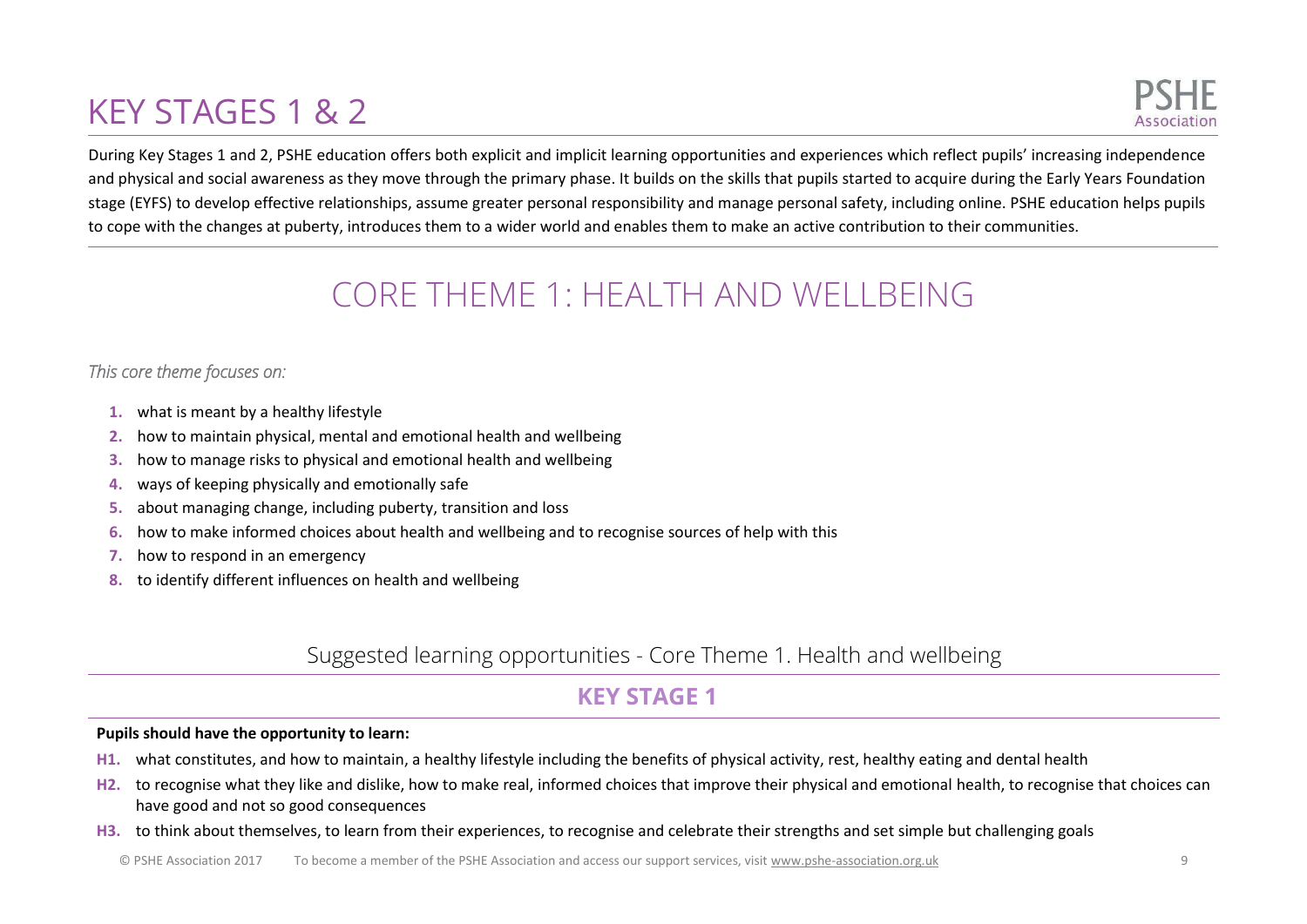- **H4.** about good and not so good feelings, a vocabulary to describe their feelings to others and to develop simple strategies for managing feelings
- **H5.** about change and loss and the associated feelings (including moving home, losing toys, pets or friends)
- **H6.** the importance of, and how to, maintain personal hygiene
- **H7.** how some diseases are spread and can be controlled; the responsibilities they have for their own health and that of others; to develop simple skills to help prevent diseases spreading
- **H8.** about the process of growing from young to old and how people's needs change
- **H9.** about growing and changing and new opportunities and responsibilities that increasing independence may bring
- **H10.** the names for the main parts of the body (including external genitalia) and the bodily similarities and differences between boys and girls
- **H11.** that household products, including medicines, can be harmful if not used properly
- **H12.** rules for and ways of keeping physically and emotionally safe including responsible ICT use and online safety, road safety, cycle safety and safety in the environment, rail, water and fire safety
- **H13.** about people who look after them, their family networks, who to go to if they are worried and how to attract their attention
- **H14.** about the ways that pupils can help the people who look after them to more easily protect them
- H15. to recognise that they share a responsibility for keeping themselves and others safe, when to say, 'yes', 'no', 'I'll ask' and 'I'll tell' including knowing that they do not need to keep secrets

#### **January 2017 addition:**

**H16.** what is meant by 'privacy'; their right to keep things 'private'; the importance of respecting others' privacy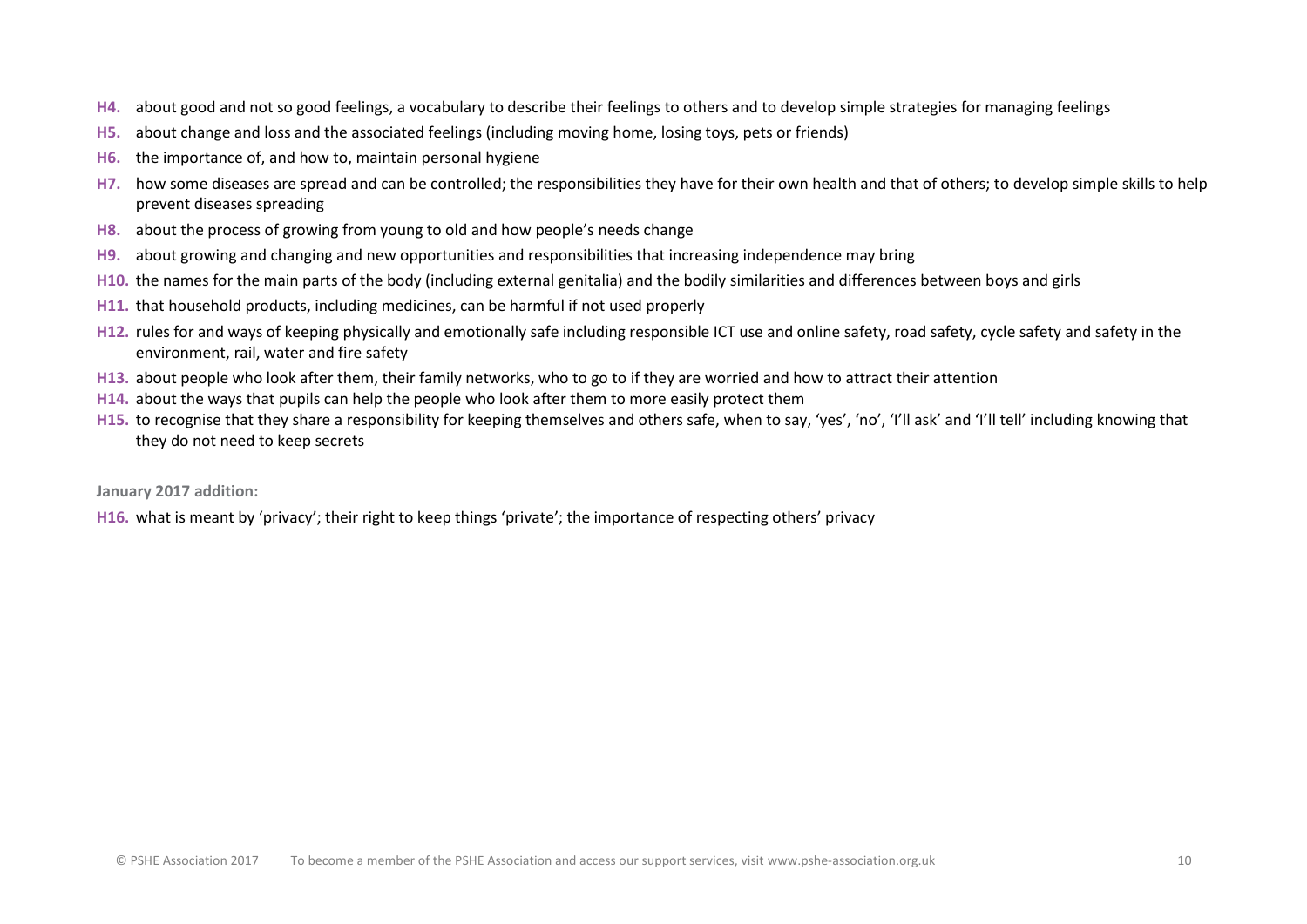#### **Building on Key Stage 1, pupils should have the opportunity to learn:**

- **H1.** what positively and negatively affects their physical, mental and emotional health
- **H2.** how to make informed choices (including recognising that choices can have positive, neutral and negative consequences) and to begin to understand the concept of a 'balanced lifestyle'
- **H3.** to recognise opportunities and develop the skills to make their own choices about food, understanding what might influence their choices and the benefits of eating a balanced diet
- **H4.** to recognise how images in the media (and online) do not always reflect reality and can affect how people feel about themselves
- **H5.** to reflect on and celebrate their achievements, identify their strengths and areas for improvement, set high aspirations and goals
- **H6.** to deepen their understanding of good and not so good feelings, to extend their vocabulary to enable them to explain both the range and intensity of their feelings to others
- **H7.** to recognise that they may experience conflicting emotions and when they might need to listen to, or overcome these
- **H8.** about change, including transitions (between key stages and schools), loss, separation, divorce and bereavement
- H9. to differentiate between the terms, 'risk', 'danger' and 'hazard'
- **H10.** to recognise, predict and assess risks in different situations and decide how to manage them responsibly (including sensible road use and risks in their local environment) and to use this as an opportunity to build resilience
- **H11.** to recognise how their increasing independence brings increased responsibility to keep themselves and others safe
- **H12.** that bacteria and viruses can affect health and that following simple routines can reduce their spread
- **H13.** how pressure to behave in unacceptable, unhealthy or risky ways can come from a variety of sources, including people they know and the media
- **H14.** to recognise when they need help and to develop the skills to ask for help; to use basic techniques for resisting pressure to do something dangerous, unhealthy, that makes them uncomfortable or anxious or that they think is wrong
- **H15.** school rules about health and safety, basic emergency aid procedures, where and how to get help
- **H16.** what is meant by the term 'habit' and why habits can be hard to change
- H17. which, why and how, commonly available substances and drugs (including alcohol, tobacco and 'energy drinks') can damage their immediate and future health and safety; that some are restricted and some are illegal to own, use and give to others
- **H18.** how their body will, and their emotions may, change as they approach and move through puberty
- **H19.** about human reproduction
- **H20.** about taking care of their body, understanding that they have the right to protect their body from inappropriate and unwanted contact; understanding that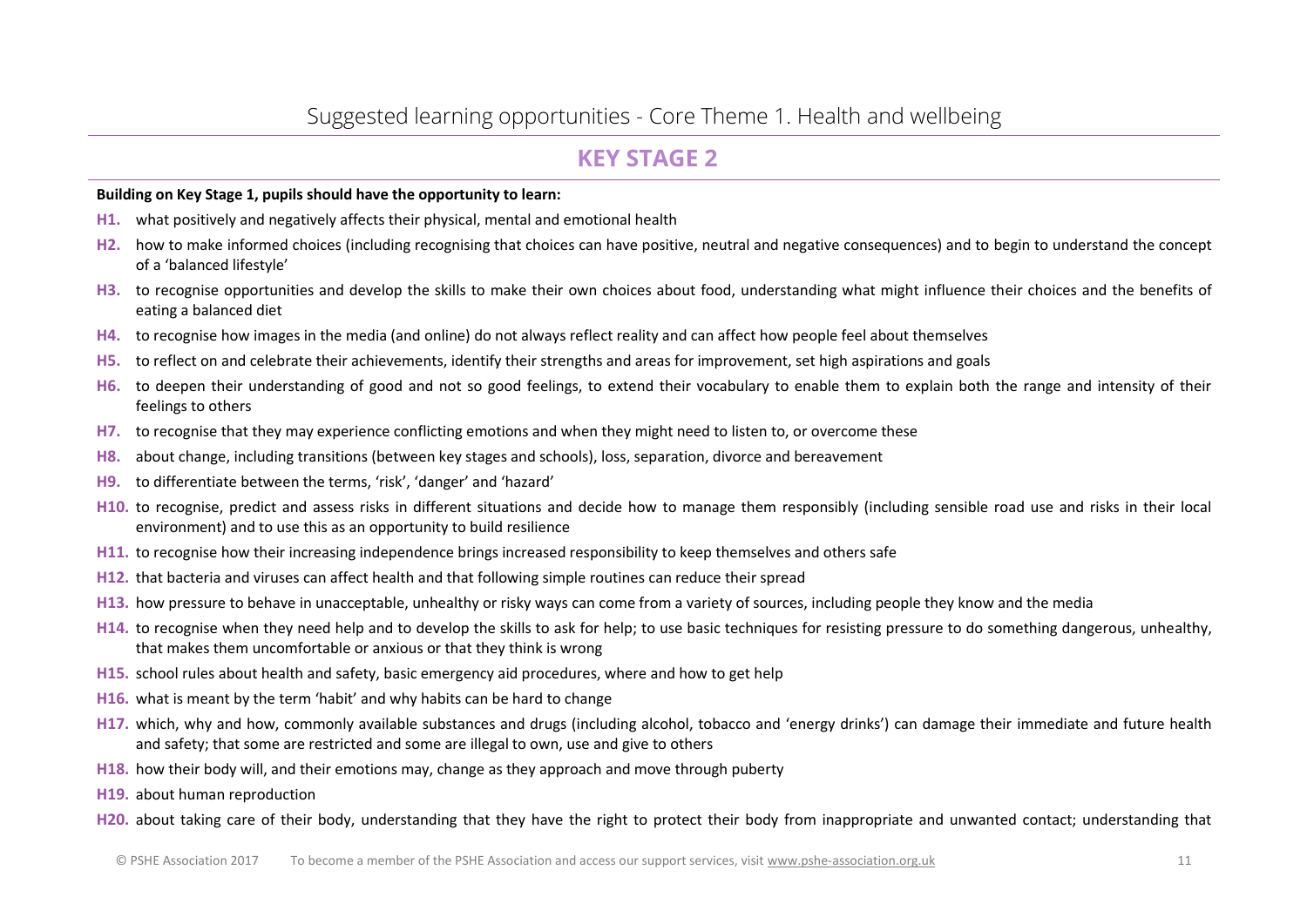actions such as female genital mutilation (FGM) constitute abuse and are a crime, and develop the skills and strategies required to get support if they have fears for themselves or their peers

- H21. strategies for keeping physically and emotionally safe including road safety (including cycle safety- the [Bikeability programme\)](https://bikeability.dft.gov.uk/), and safety in the environment (including rail, water and fire safety)
- H22. strategies for keeping safe online; the importance of protecting personal information, including passwords, addresses and the distribution of images of themselves and others
- **H23.** about people who are responsible for helping them stay healthy and safe; how they can help these people to keep them healthy and safe

**January 2017 addition:**

- **H24.** the responsible use of mobile phones: safe keeping (looking after it) and safe user habits (time limits, use of passcode, turning it off at night etc.)
- **H25.** how to manage requests for images of themselves or others; what is and is not appropriate to ask for or share; who to talk to if they feel uncomfortable or are concerned by such a request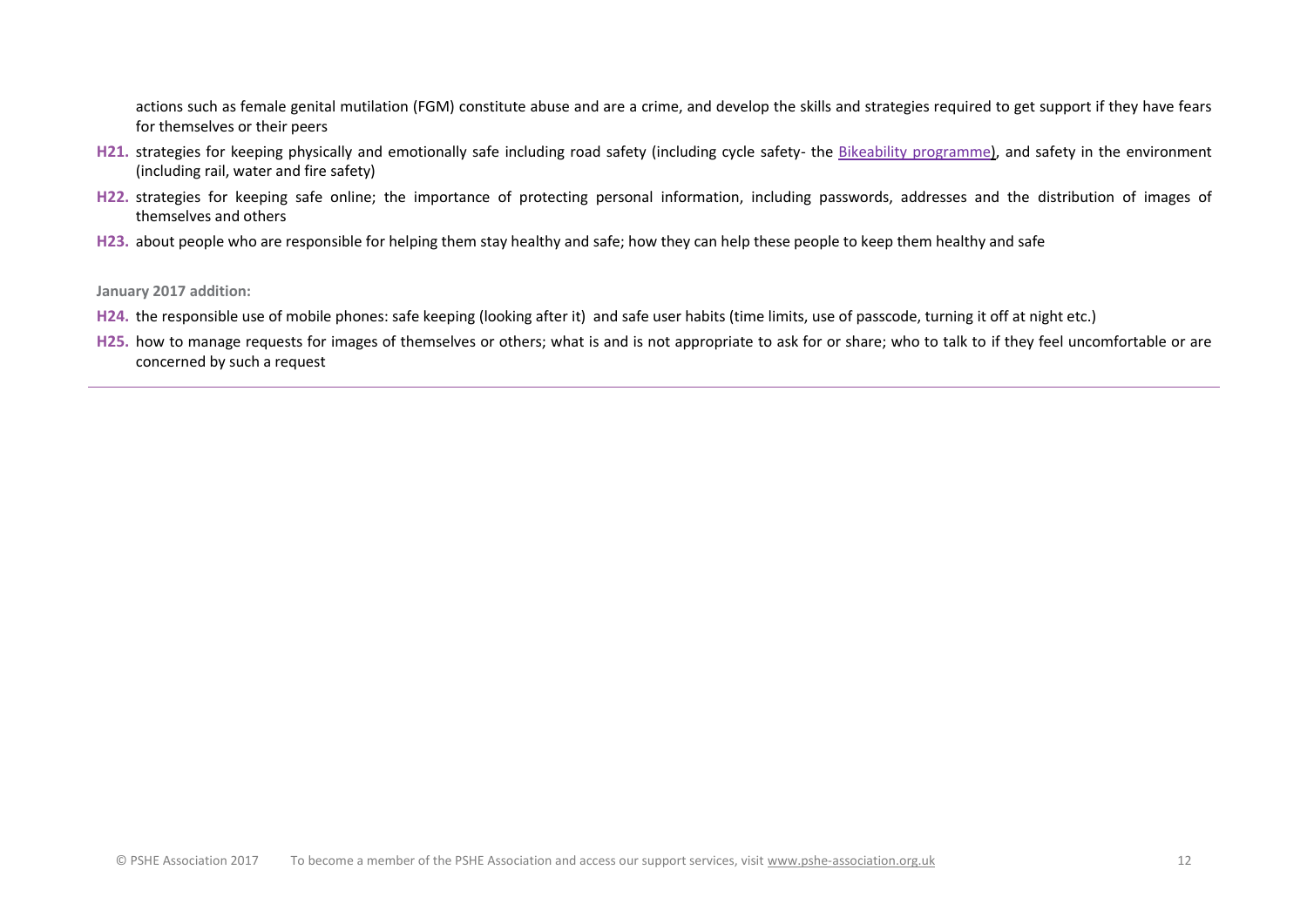## CORE THEME 2: RELATIONSHIPS

<span id="page-13-0"></span>*This core theme focuses on:* 

- **1.** how to develop and maintain a variety of healthy relationships, within a range of social/cultural contexts
- **2.** how to recognise and manage emotions within a range of relationships
- **3.** how to recognise risky or negative relationships including all forms of bullying and abuse
- **4.** how to respond to risky or negative relationships and ask for help
- **5.** how to respect equality and diversity in relationships

Suggested learning opportunities - Core Theme 2. Relationships

### **KEY STAGE 1**

#### **Pupils should have the opportunity to learn:**

- **R1.** to communicate their feelings to others, to recognise how others show feelings and how to respond
- **R2.** to recognise that their behaviour can affect other people
- **R3.** the difference between secrets and nice surprises (that everyone will find out about eventually) and the importance of not keeping any secret that makes them feel uncomfortable, anxious or afraid
- **R4.** to recognise what is fair and unfair, kind and unkind, what is right and wrong
- R5. to share their opinions on things that matter to them and explain their views through discussions with one other person and the whole class
- **R6.** to listen to other people and play and work cooperatively (including strategies to resolve simple arguments through negotiation)
- **R7.** to offer constructive support and feedback to others
- **R8.** to identify and respect the differences and similarities between people
- **R9.** to identify their special people (family, friends, carers), what makes them special and how special people should care for one another
- **R10.** to judge what kind of physical contact is acceptable, comfortable, unacceptable and uncomfortable and how to respond (including who to tell and how to tell them)
- **R11.** that people's bodies and feelings can be hurt (including what makes them feel comfortable and uncomfortable)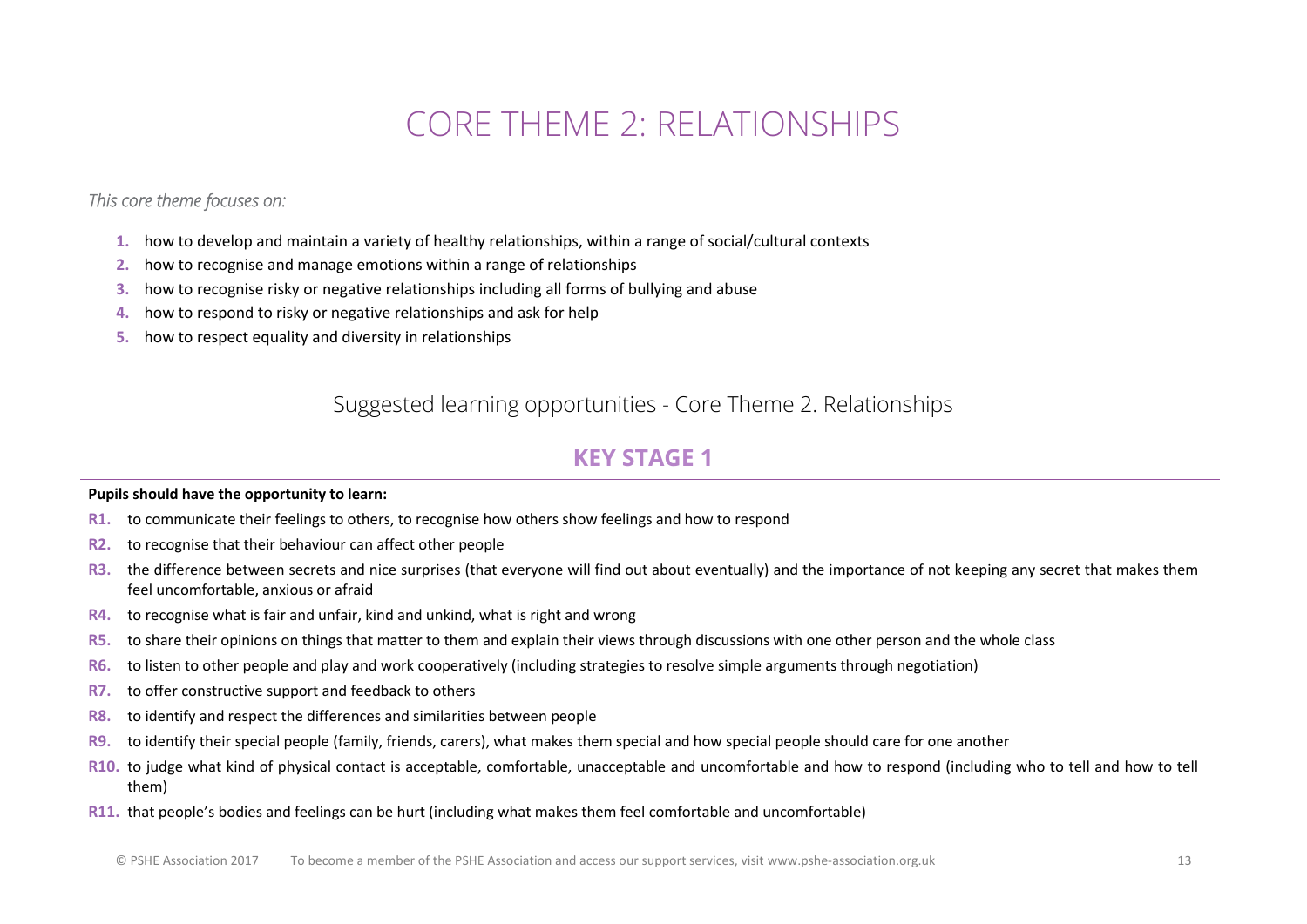- **R12.** to recognise when people are being unkind either to them or others, how to respond, who to tell and what to say
- **R13.** to recognise different types of teasing and bullying, to understand that these are wrong and unacceptable
- **R14.** strategies to resist teasing or bullying, if they experience or witness it, whom to go to and how to get help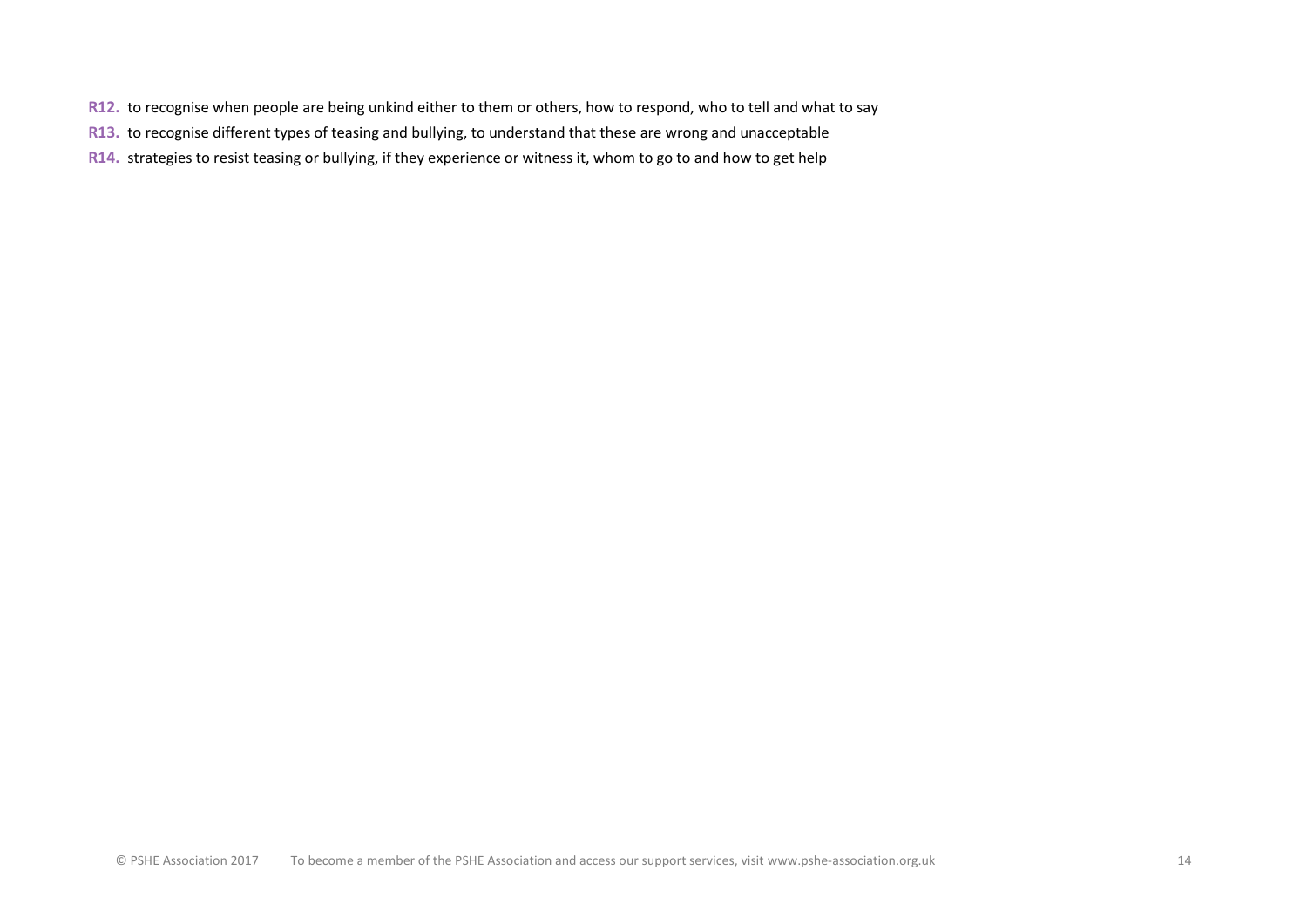**Building on Key Stage 1, pupils should have the opportunity to learn:** 

- **R1.** to recognise and respond appropriately to a wider range of feelings in others
- **R2.** to recognise what constitutes a positive, healthy relationship and develop the skills to form and maintain positive and healthy relationships
- **R3.** to recognise ways in which a relationship can be unhealthy and whom to talk to if they need support
- **R4.** to recognise different types of relationship, including those between acquaintances, friends, relatives and families
- **R5.** that civil partnerships and marriage are examples of a public demonstration of the commitment made between two people who love and care for each other and want to spend their lives together and who are of the legal age to make that commitment
- **R6.** that marriage is a commitment freely entered into by both people, that no one should marry if they don't absolutely want to do so or are not making this decision freely for themselves
- **R7.** that their actions affect themselves and others
- **R8.** to judge what kind of physical contact is acceptable or unacceptable and how to respond
- **R9.** the concept of 'keeping something confidential or secret', when they should or should not agree to this and when it is right to 'break a confidence' or 'share a secret'
- **R10.** to listen and respond respectfully to a wide range of people, to feel confident to raise their own concerns, to recognise and care about other people's feelings and to try to see, respect and if necessary constructively challenge others' points of yiew
- **R11.** to work collaboratively towards shared goals
- **R12.** to develop strategies to resolve disputes and conflict through negotiation and appropriate compromise and to give rich and constructive feedback and support to benefit others as well as themselves
- **R13.** that differences and similarities between people arise from a number of factors, including family, cultural, ethnic, racial and religious diversity, age, sex, gender identity, sexual orientation, and disability (see 'protected characteristics' in the [Equality Act 2010\)](https://www.gov.uk/guidance/equality-act-2010-guidance)
- **R14.** to realise the nature and consequences of discrimination, teasing, bullying and aggressive behaviours (including cyber bullying, use of prejudice-based language, 'trolling', how to respond and ask for help)
- **R15.** to recognise and manage 'dares'
- **R16.** to recognise and challenge stereotypes
- **R17.** about the difference between, and the terms associated with, sex, gender identity and sexual orientation

#### **R18.** how to recognise bullying and abuse in all its forms (including prejudice-based bullying both in person, online and through social media)

**January 2017 additions:**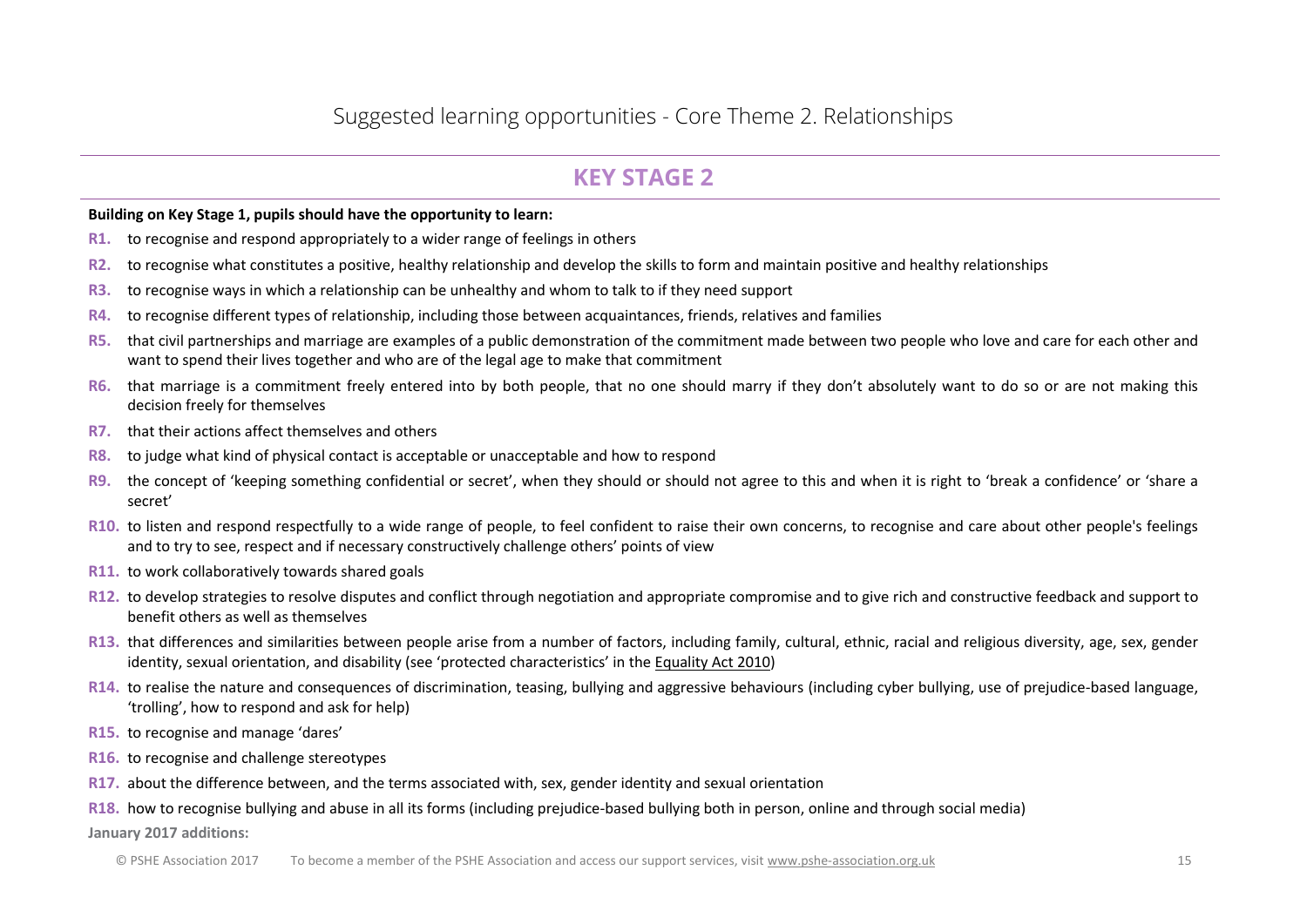- **R19.** that two people who love and care for one another can be in a committed relationship and not be married or in a civil partnership
- **R20.** that forcing anyone to marry is a crime; that support is available to protect and prevent people from being forced into marriage and to know how to get support for them self or others
- R21. to understand personal boundaries; to identify what they are willing to share with their most special people; friends; classmates and others; and that we all have rights to privacy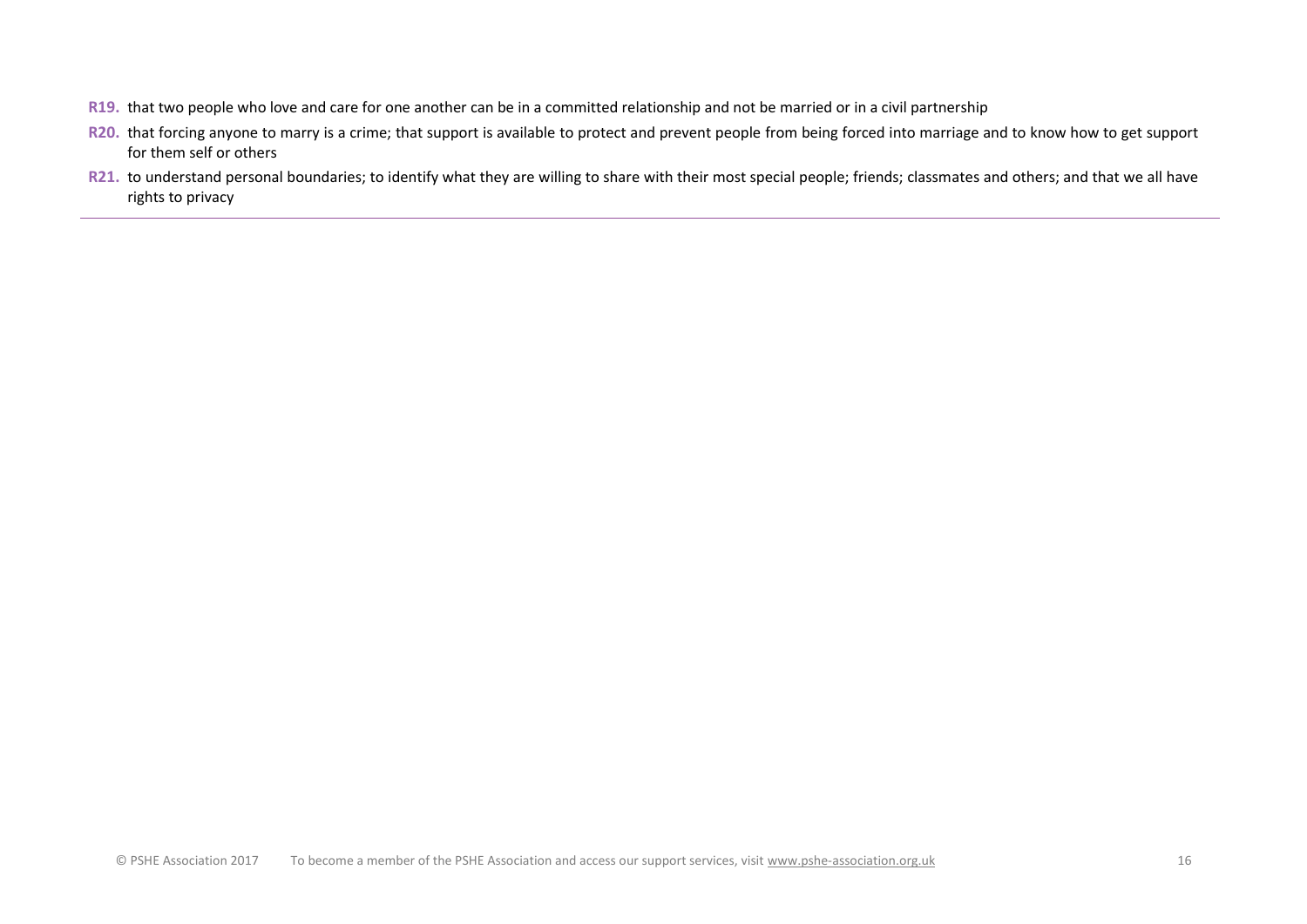## CORE THEME 3: LIVING IN THE WIDER WORLD (ECONOMIC WELLBEING AND BEING A RESPONSIBLE CITIZEN)

#### <span id="page-17-0"></span>*This core theme focuses on:*

- **1.** about respect for self and others and the importance of responsible behaviours and actions
- **2.** about rights and responsibilities as members of families, other groups and ultimately as citizens
- **3.** about different groups and communities
- **4.** to respect diversity and equality and how to be a productive member of a diverse community
- **5.** about the importance of respecting and protecting the environment
- **6.** about where money comes from, keeping it safe and the importance of managing it effectively
- **7.** the part that money plays in people's lives
- **8.** a basic understanding of enterprise

*\*It is important to read this section alongside any guidance produced by citizenship education organisations such as th[e Association for Citizenship Teaching.](http://www.teachingcitizenship.org.uk/)*

## Suggested learning opportunities - Core Theme 3. Living in the wider world

## **KEY STAGE 1**

#### **Pupils should have the opportunity to learn:**

- **L1.** how they can contribute to the life of the classroom and school
- **L2.** to help construct, and agree to follow, group, class and school rules and to understand how these rules help them
- L3. that people and other living things have rights and that everyone has responsibilities to protect those rights (including protecting others' bodies and feelings; being able to take turns, share and understand the need to return things that have been borrowed)
- **L4.** that they belong to different groups and communities such as family and school
- **L5.** what improves and harms their local, natural and built environments and develop strategies and skills needed to care for these (including conserving energy)
- **L6.** that money comes from different sources and can be used for different purposes, including the concepts of spending and saving
- **L7.** about the role money plays in their lives including how to keep it safe, choices about spending or saving money and what influences those choices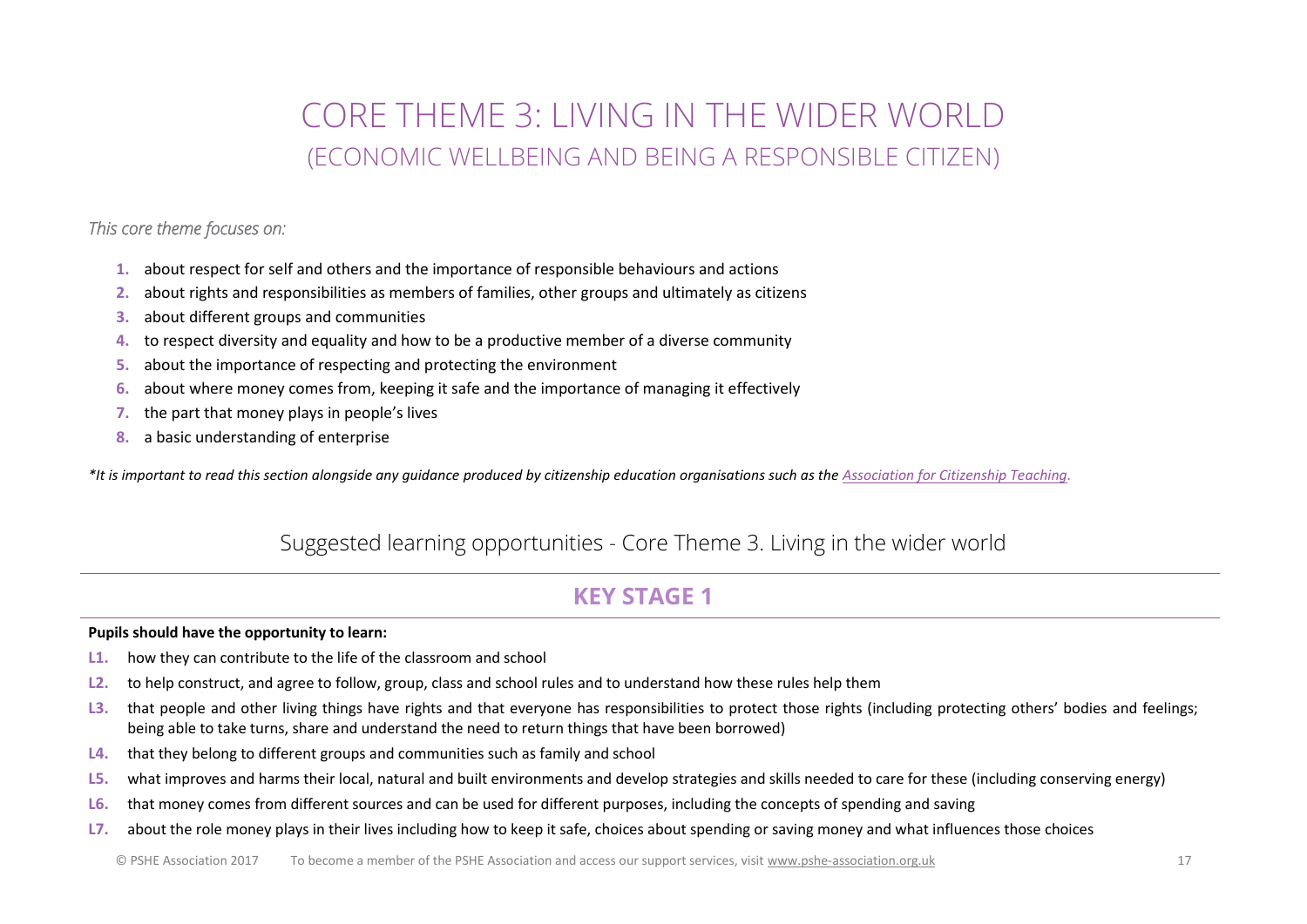January 2017 additions:

- ways in which they are all unique; understand that there has never been and will never be another 'them' **L8.**
- L9. ways in which we are the same as all other people; what we have in common with everyone else
- L10. about the 'special people' who work in their community and who are responsible for looking after them and protecting them; how people contact those special people when they need their help, including dialling 999 in an emergency.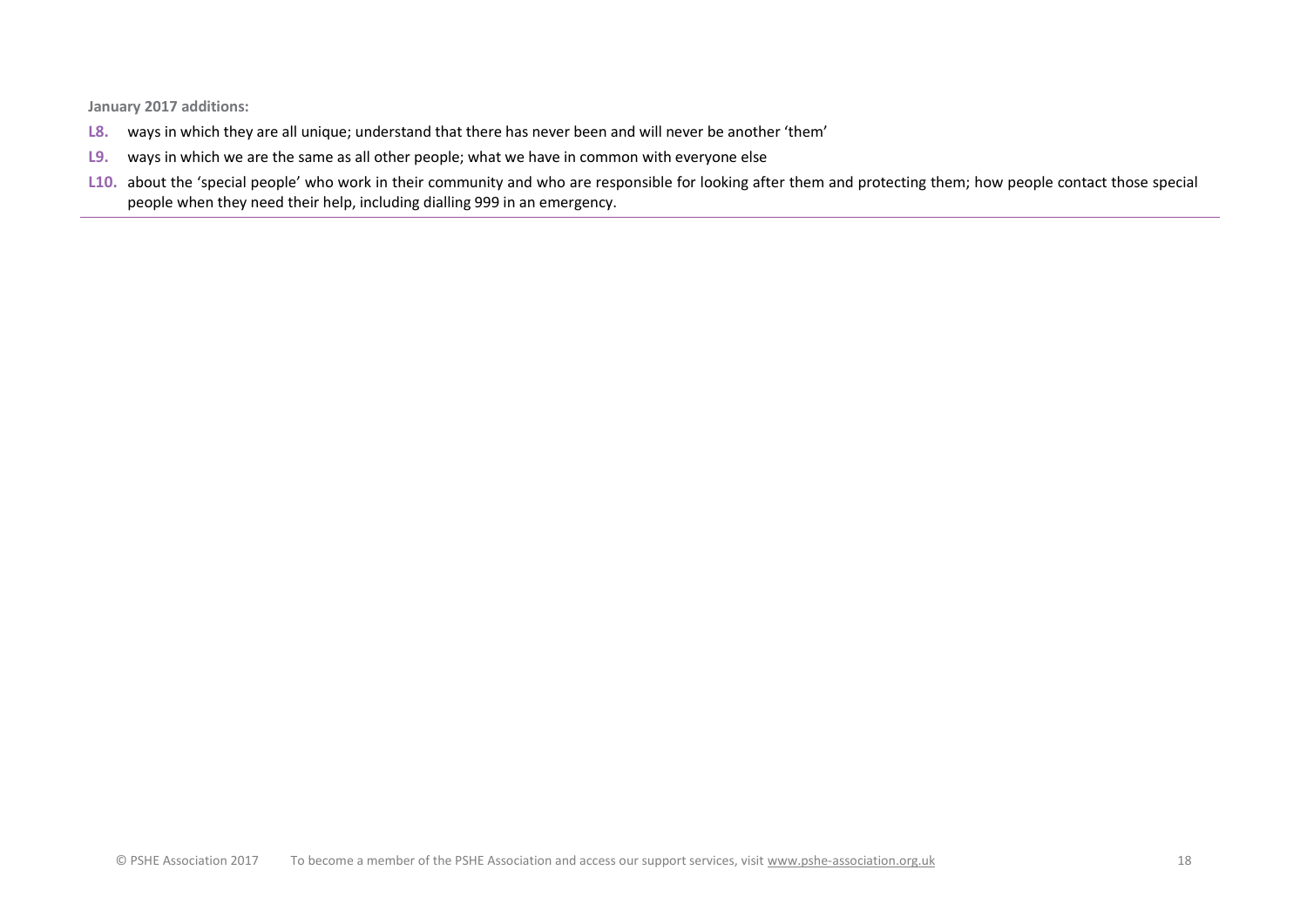### **KFY STAGF 2**

#### Building on Key Stage 1, pupils should have the opportunity to learn:

- L1. to research, discuss and debate topical issues, problems and events that are of concern to them and offer their recommendations to appropriate people
- L2. why and how rules and laws that protect them and others are made and enforced, why different rules are needed in different situations and how to take part in making and changing rules
- L3. to understand that there are basic human rights shared by all peoples and all societies and that children have their own special rights set out in the United Nations Declaration of the Rights of the Child
- L4. that these universal rights are there to protect everyone and have primacy both over national law and family and community practices
- L5. to know that there are some cultural practices which are against British law and universal human rights, such as female genital mutilation (FGM)
- L6. to realise the consequences of anti-social, aggressive and harmful behaviours such as bullying and discrimination of individuals and communities; to develop strategies for getting support for themselves or for others at risk
- L7. that they have different kinds of responsibilities, rights and duties at home, at school, in the community and towards the environment; to continue to develop the skills to exercise these responsibilities
- L8. to resolve differences by looking at alternatives, seeing and respecting others' points of view, making decisions and explaining choices
- L9. what being part of a community means, and about the varied institutions that support communities locally and nationally
- L10. to recognise the role of voluntary, community and pressure groups, especially in relation to health and wellbeing
- L11. to appreciate the range of national, regional, religious and ethnic identities in the United Kingdom
- L12. to consider the lives of people living in other places, and people with different values and customs
- L13. about the role money plays in their own and others' lives, including how to manage their money and about being a critical consumer
- L14. to develop an initial understanding of the concepts of 'interest', 'loan', 'debt', and 'tax' (e.g. their contribution to society through the payment of VAT)
- L15. that resources can be allocated in different ways and that these economic choices affect individuals, communities and the sustainability of the environment across the world
- L16. what is meant by enterprise and begin to develop enterprise skills
- **L17.** to explore and critique how the media present information
- January 2017 additions:
- L18. to critically examine what is presented to them in social media and why it is important to do so; understand how information contained in social media can misrepresent or mislead; the importance of being careful what they forward to others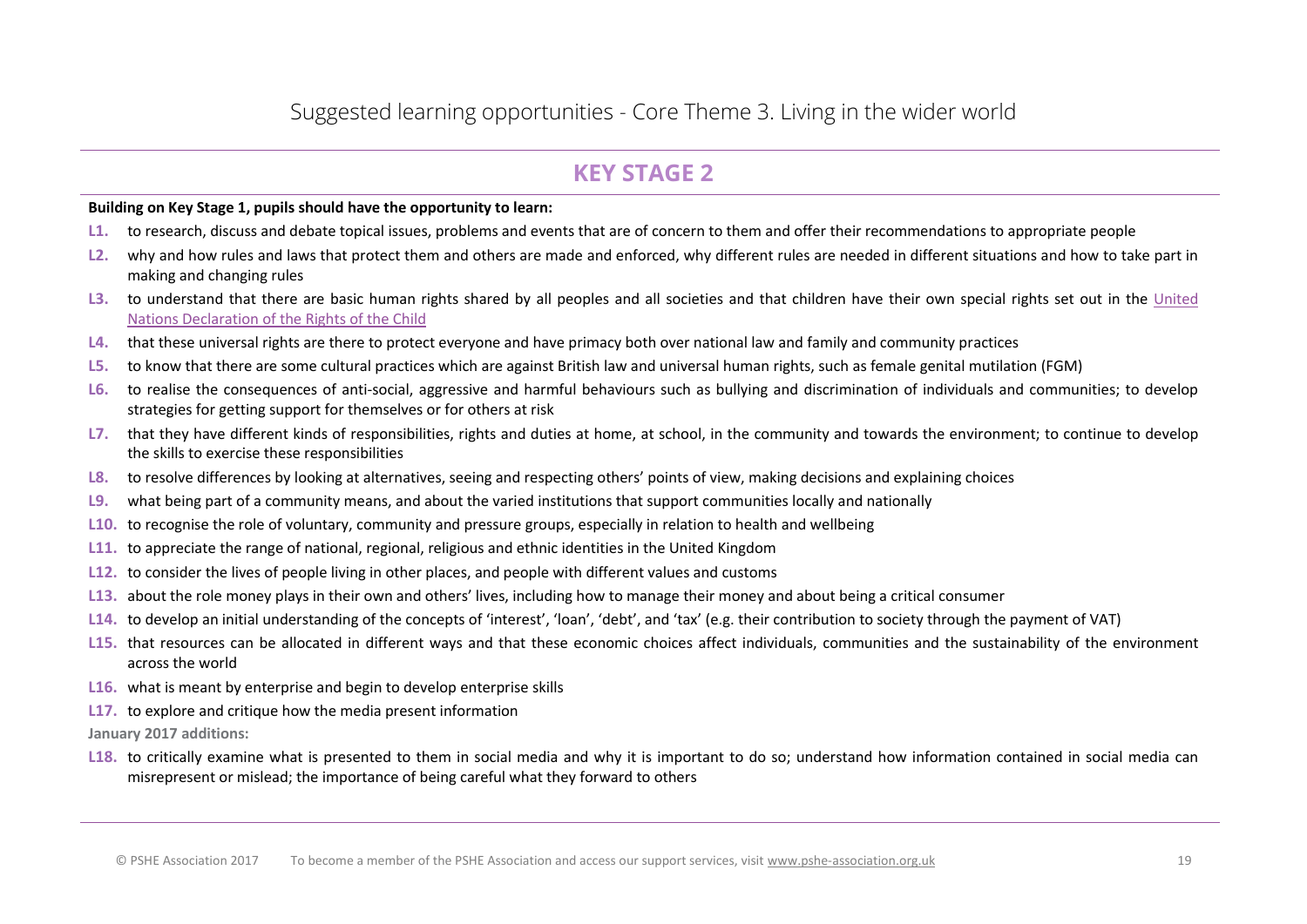## <span id="page-20-0"></span>KEY STAGES 3 & 4

At Key Stage 3, pupils build on the skills, attitudes, values, knowledge and understanding they have acquired and developed during the primary phase. PSHE education acknowledges and addresses the changes that young people are experiencing, beginning with transition to secondary school, the challenges of adolescence and their increasing independence. It teaches the skills which will equip them for the opportunities and challenges of life. Pupils are encouraged to manage diverse relationships and the increasing influence of peers and the media. PSHE education allows them to be more confident in addressing the challenges of effective learning and making a full and active contribution to society.

At Key Stage 4, pupils extend and rehearse the skills, further explore attitudes and values, and deepen knowledge and understanding acquired during Key Stage 3. PSHE education reflects the fact that learners are moving towards an independent role in adult life, taking on greater responsibility for themselves and others. Schools should not feel constrained by the Key Stage 3/4 demarcation shown below and should adapt their planning to reflect their pupils' needs and local priorities.

## CORE THEME 1: HEALTH AND WELLBEING

#### <span id="page-20-1"></span>*This core theme focuses on:*

- **1.** how to manage transition
- **2.** how to maintain physical, mental and emotional health and wellbeing;
- **3.** how to make informed choices about health and wellbeing matters including drugs, alcohol and tobacco; maintaining a balanced diet; physical activity; mental and emotional health and wellbeing; and sexual health\*
- **4.** about parenthood and the consequences of teenage pregnancy\*
- **5.** how to assess and manage risks to health; and to keep themselves and others safe
- **6.** how to identify and access help, advice and support
- **7.** how to respond in an emergency, including administering first aid
- **8.** the role and influence of the media on lifestyle

*\* Sexual health is included within this core theme; however, it is important that sexual health is considered within the context of healthy relationships. There will be similar broad overlap and flexibility between topics and areas in all three core themes.*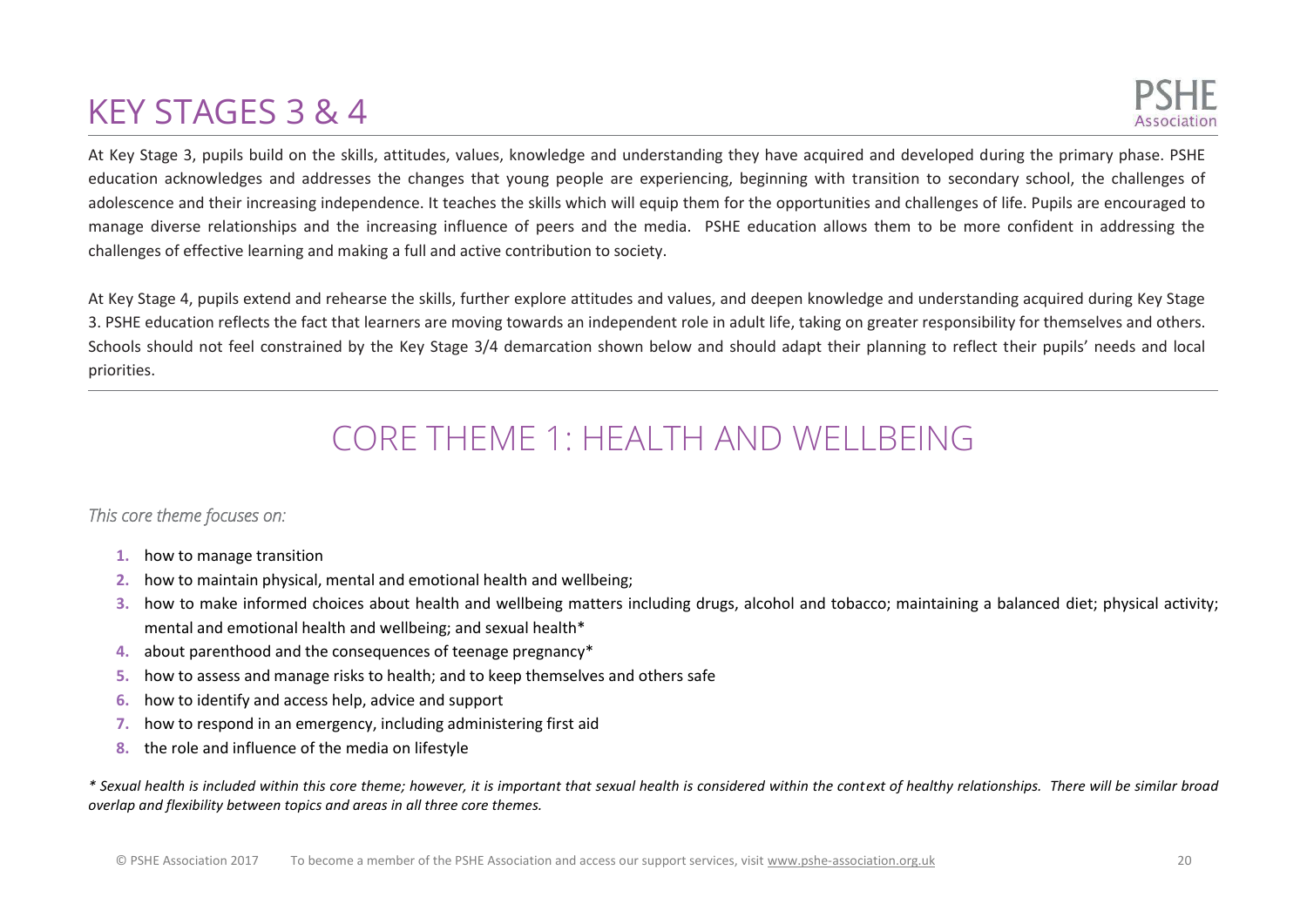#### **Pupils should have the opportunity to learn:**

- **H1.** to recognise their personal strengths and how this affects their self-confidence and self-esteem
- **H2.** to recognise that the way in which personal qualities, attitudes, skills and achievements are evaluated by others, affects confidence and self-esteem
- **H3.** to accept helpful feedback or reject unhelpful criticism
- **H4.** to understand that self-esteem can change with personal circumstances, such as those associated with family and friendships, achievements and employment
- **H5.** the characteristics of mental and emotional health and strategies for managing it; a range of healthy coping strategies;
- **H6.** the causes and triggers for unhealthy coping strategies, such as self-harm and eating disorders; how to recognise when they or others need help, sources of help and strategies for accessing it *[NB The use of teaching activities, visiting speakers or lesson materials that provide detail on ways of self-harming, restricting food/inducing vomiting, hiding self-harm or disordered eating from others etc., or that might provide a role model or inspiration for vulnerable pupils (e.g. personal*  accounts of the 'benefits' someone experienced from their self-harm/disordered eating, their weight change etc.) can be harmful and should always be avoided]
- **H7.** to manage growth and change as normal parts of growing up (including consolidation and reinforcement of Key Stage 2 learning on puberty, human reproduction, pregnancy and the physical and emotional changes of adolescence)
- H8. the risks and myths associated with female genital mutilation (FGM), its status as a criminal act and strategies to access sources of support for themselves or their peers who they believe may be at risk, or who may have already been subject to FGM
- **H9.** the importance of and ways of taking increased responsibility for their own physical health and personal hygiene
- **H10.** the purpose and importance of immunisation and vaccination
- **H11.** about the use of contraception, including the condom and pill; to negotiate condom use (see also *Relationships*)
- **H12.** that certain infections can be spread through sexual activity and that barrier contraceptives offer some protection against certain STIs
- **H13.** the benefits of physical activity and exercise and the importance of sleep
- **H14.** to recognise and manage what influences their choices about exercise
- **H15.** the importance of, and strategies for, maintaining a balance between work, leisure and exercise
- **H16.** what constitutes a balanced diet and its benefits (including the risks associated with both obesity and dieting)
- **H17.** what might influence their decisions about eating a balanced diet
- **H18.** how the media portrays young people; to recognise its possible impact on body image and health issues
- **H19.** that identity is affected by a range of factors, including the media and a positive sense of self
- **H20.** ways of recognising and reducing risk, minimising harm and strategies for getting help in emergency and risky situations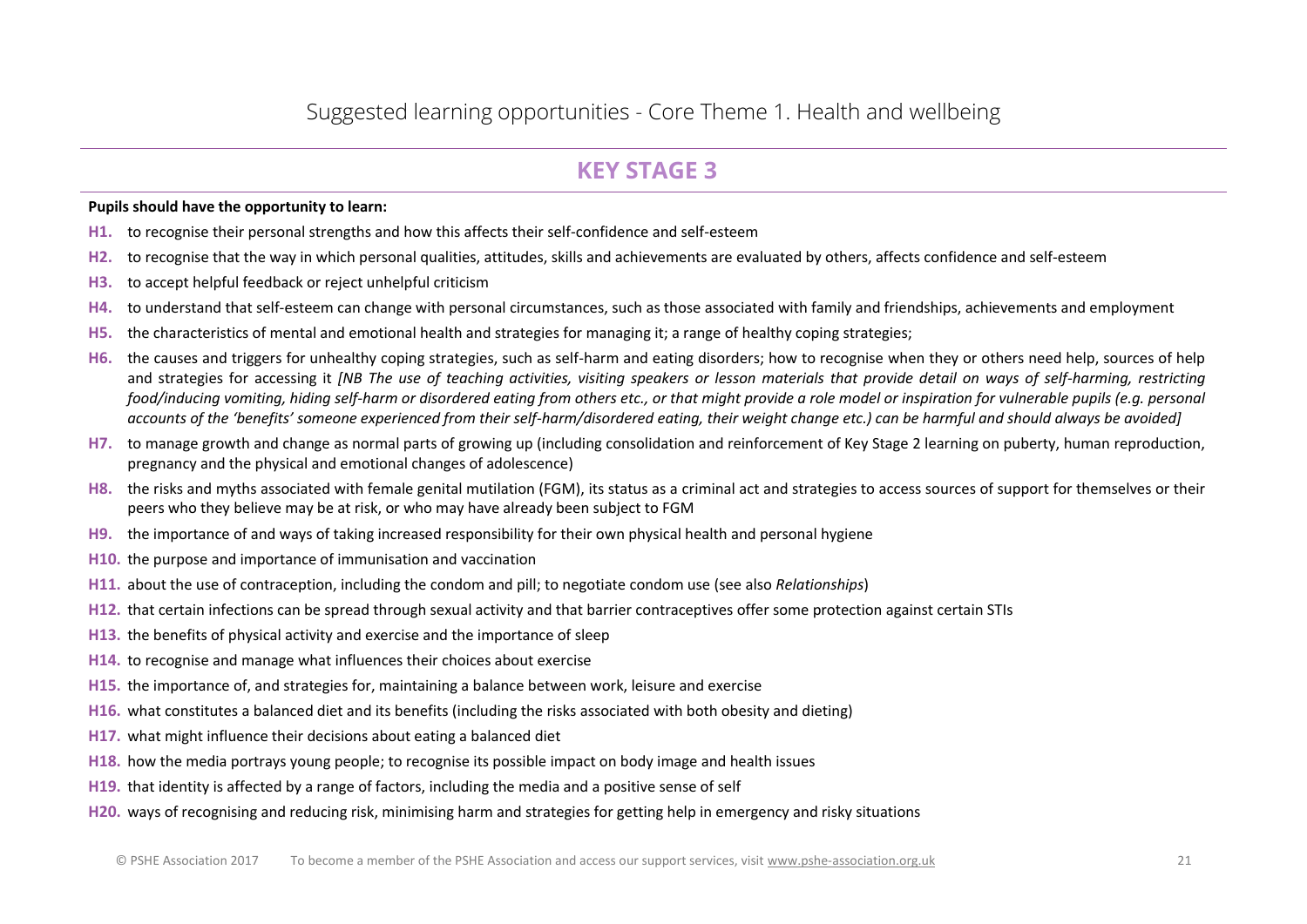- **H21.** to understand how the inappropriate use of mobile phones can contribute to accidents
- **H22.** to perform basic first aid and life-saving skills, including cardio-pulmonary resuscitation (CPR)
- H23. to understand and manage risk within the context of personal safety, especially accident prevention and road and cycle safety (through the Bikeability [programme\)](https://bikeability.dft.gov.uk/)
- **H24.** the positive (for example the treatment or eradication of disease) and negative (for example dependency) roles played by drugs in society (including alcohol)
- **H25.** factual information about legal and illegal substances, including alcohol (including current government recommendations for consumption), volatile substances, new psychoactive substances, tobacco, e-cigarettes, shisha, e-shisha and cannabis
- **H26.** the law relating to the supply, use and misuse of legal and illegal substances
- **H27.** to recognise and strategies to manage different influences (including peer influence) on their decisions about the use of substances, (including clarifying and challenging their own perceptions, values and beliefs)
- **H28.** the personal and social risks and consequences of substance use and misuse, including the benefits of not drinking alcohol (or delaying the age at which to start) and the benefits of not smoking including not harming others with second-hand smoke
- **H29.** the safe use of prescribed and over the counter medicines
- H30. the risks and consequences of 'experimental' and 'occasional' substance use and the terms 'dependence' and 'addiction'
- H31. how to access local health services and other sources of support such as smoking cessation services or if concerned about own or others' alcohol or substance use
- **H32.** about cancer and cancer prevention, including healthy lifestyles and (in upper key stage 3) testicular self-examination, acknowledging that childhood and adolescent cancers are rarely caused by lifestyle choices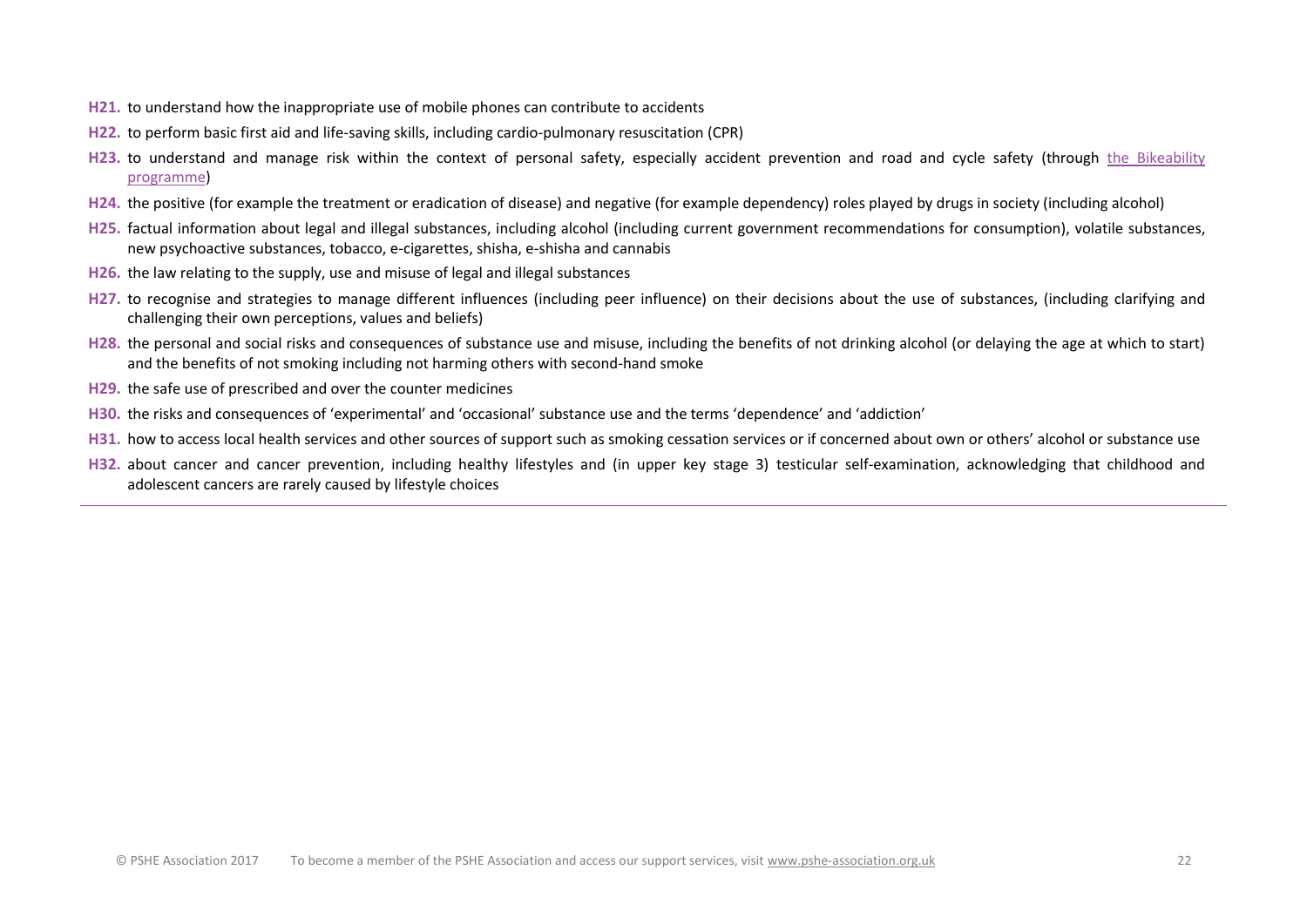#### Building on Key Stage 3, pupils should have the opportunity to learn:

- H1. to evaluate the extent to which their self-confidence and self-esteem are affected by the judgments of others and ways of managing this
- H<sub>2</sub>. to make effective use of constructive feedback and differentiating between helpful feedback and unhelpful criticism
- H3. strategies for managing mental health including stress, anxiety and depression; a broader range of strategies for promoting their own emotional wellbeing
- H4. the characteristics of emotional and mental health and the causes, symptoms and treatments of some mental and emotional health disorders (including stress, anxiety and depression)
- H5. (reinforcing and building on key stage 3 learning) to recognise and manage the triggers (for themselves or their friends) for unhealthy coping strategies, such as self-harm and eating disorders; how to recognise when they or others need help, sources of help and strategies for accessing it [NB The use of teaching activities, visiting speakers or lesson materials that provide detail on ways of self-harming, restricting food/inducing vomiting, hiding self-harm or disordered eating from others etc., or that might provide a role model or inspiration for vulnerable pupils (e.g. personal accounts of the 'benefits' someone experienced from their selfharm/disordered eating, their weight change etc.) can be harmful and should always be avoided]
- H6. to identify, evaluate and independently access reliable sources of information, advice and support for all aspects of physical or mental health (including sexual health services)
- H7. how to take increased responsibility for maintaining and monitoring their own health
- H8. how lifestyle choices affect a developing foetus
- H9. about STIs, including HIV/AIDS, how to protect themselves and others from infection and how to respond if they feel they or others are at risk
- H10. to recognize and manage feelings about, and influences on, their body image including the media's portrayal of idealised and artificial body shapes
- H11, to assess and manage risks associated with cosmetic and aesthetic procedures, including tattooing, piercings, the use of sun lamps and tanning salons
- H<sub>12</sub>. how to recognise and follow health and safety procedures
- H13. how to find sources of emergency help and how to perform emergency first aid, including cardio-pulmonary resuscitation (CPR)
- H14. about personal safety and protection, how to reduce risk and minimise harm in different settings (including social settings, the workplace, the street, on roads and during travel)
- H<sub>15</sub>. the short and long-term consequences of substance use and misuse for the health and mental and emotional wellbeing of individuals, families and communities, including the health risks related to second-hand smoke
- H16. understand the terms 'habit', 'dependence' and 'addiction' in relation to substance use and where and how to access support if they have concerns
- H17, the wider risks and consequences of legal and illegal substance use, including on their personal safety, future career, relationships and future lifestyle
- H18, about checking themselves for cancer (including testicular and breast self-examination) and other illnesses, including knowing what to do if they are feeling unwell; strategies to overcome worries about seeking help and being a confident user of the NHS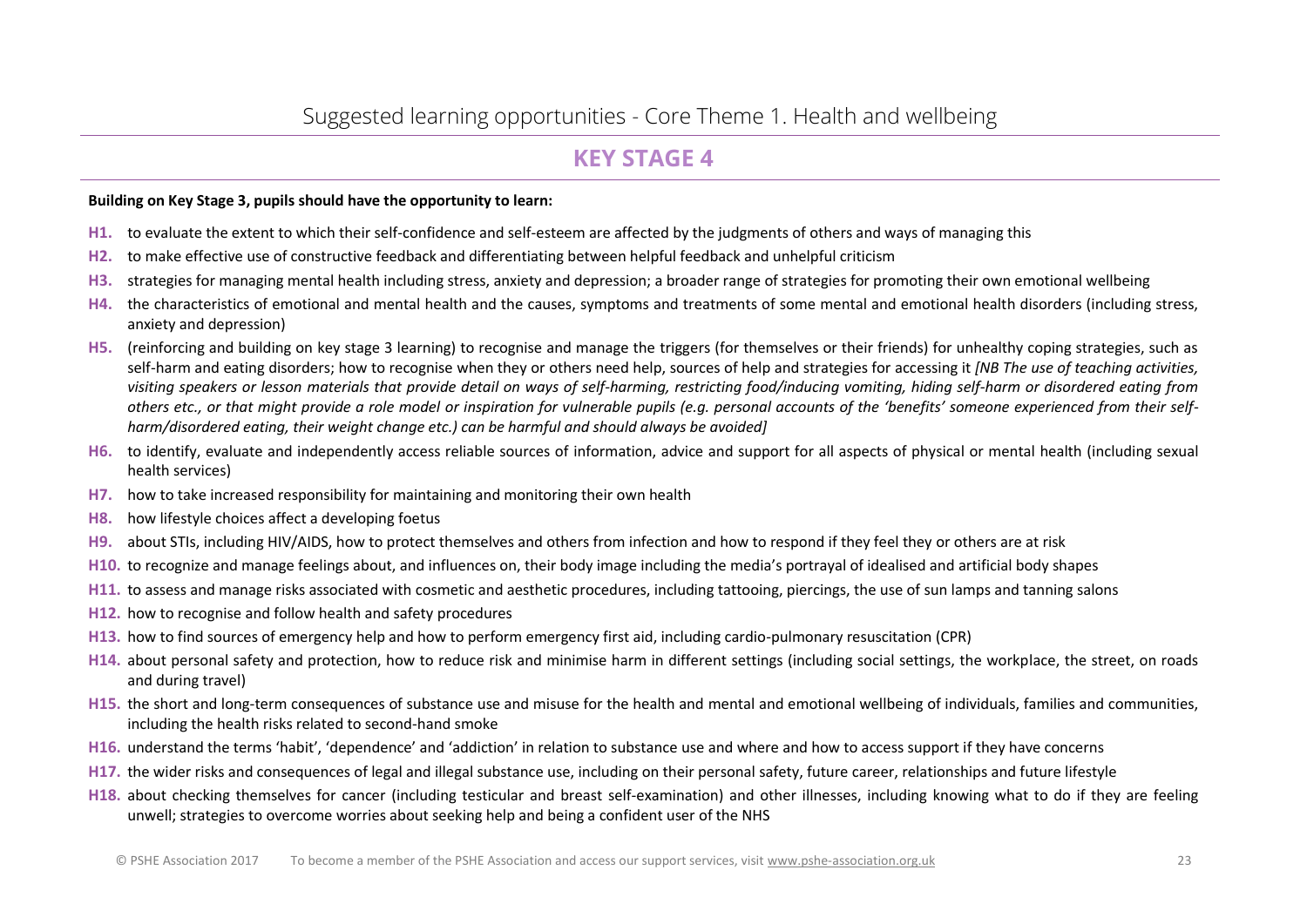## **CORE THEME 2: RELATIONSHIPS**

<span id="page-24-0"></span>This core theme focuses on:

- 1. how to develop and maintain a variety of healthy relationships within a range of social/cultural contexts and to develop parenting skills
- 2. how to recognise and manage emotions within a range of relationships
- 3. how to deal with risky or negative relationships including all forms of bullying (including the distinct challenges posed by online bullying) and abuse, sexual and other violence and online encounters
- 4. about the concept of consent in a variety of contexts (including in sexual relationships)
- about managing loss including bereavement, separation and divorce 5.
- to respect equality and be a productive member of a diverse community 6.
- 7. how to identify and access appropriate advice and support

### Suggested learning opportunities - Core Theme 2. Relationships

## **KEY STAGE 3**

#### Pupils should have the opportunity to learn:

- R1. the qualities and behaviours they should expect and exhibit in a wide variety of positive relationships (including teams, class, friendships etc.)
- R2. to further develop and rehearse the skills of team working including objective setting, outcome planning, cooperation, negotiation, managing setbacks and compromise
- R3. to further develop the communication skills of active listening, negotiation, offering and receiving constructive feedback and assertiveness
- to explore the range of positive qualities people bring to relationships **R4.**
- R5. that relationships can cause strong feelings and emotions (including sexual attraction)
- R6. the features of positive and stable relationships (including trust, mutual respect, honesty, equality) and those of unhealthy relationships (including imbalance of power, coercion, control, exploitation, abuse of any kind)
- R7. that the media portrayal of relationships may not reflect real life and the possible impact of this on people's expectations of relationships
- **R**<sub>8</sub> different types of relationships, including those within families, friendships, romantic or intimate relationships and the factors that can affect these (including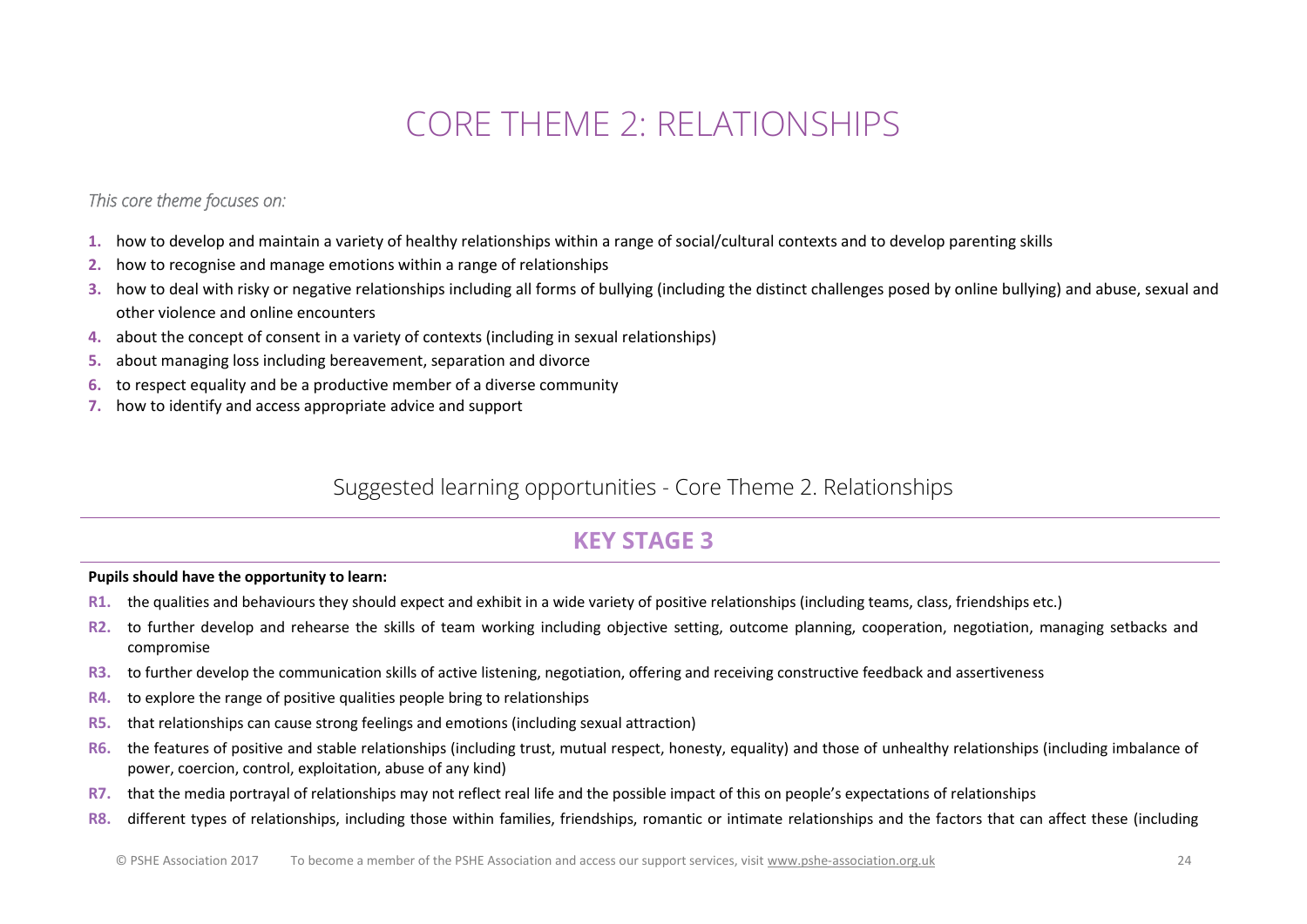age, gender, power and interests)

- **R9.** the nature and importance of marriage, civil partnerships and other stable, long-term relationships for family life and bringing up children
- **R10.** that marriage is a commitment, entered into freely, never forced through threat or coercion, and how to safely access sources of support for themselves or others should they feel vulnerable
- **R11.** the roles and responsibilities of parents, carers and children in families
- **R12.** how to manage or deal with the breakdown of a relationship and the effects of change, including loss, separation, divorce and bereavement
- **R13.** to understand the importance of friendship and to begin to consider love and sexual relationships in this context
- **R14.** to understand what expectations might be of having a girl/boyfriend
- **R15.** to consider different levels of intimacy and their consequences
- **R16.** to acknowledge and respect the right not to have intimate relationships until ready
- **R17.** about readiness for sex and the benefits of delaying sexual activity
- **R18.** that consent is freely given and that being pressurised, manipulated or coerced to agree to something is not consent; that the seeker of consent is responsible for ensuring that consent has been given and if consent is not given or is withdrawn, that decision should always be respected
- R19. about the law in relation to consent (including the legal age of consent for sexual activity, the legal definition of consent and the responsibility in law for the seeker of consent to ensure that consent has been given)
- **R20.** how to seek the consent of another person and be sure that consent has been given; how to assertively withhold or withdraw consent
- **R21.** about contraception, including the condom and pill (see also 'Health') and to develop communication and negotiation skills necessary for contraceptive use in healthy relationships
- **R22.** about the risks related to unprotected sex, which could include exploring the consequences of unintended pregnancy and the options available in such circumstances
- **R23.** to recognise the portrayal and impact of sex in the media and social media (which might include music videos, advertising and sexual images shared between young people, the unrealistic portrayal of relationships and sex in pornography)
- **R24.** about the difference between assigned/biological sex, gender identity and sexual orientation
- **R25.** to recognise that there is diversity in sexual attraction and developing sexuality
- **R26.** the terms associated with sex, gender identity and sexual orientation and to understand accepted terminology
- **R27.** about the unacceptability of sexist, homophobic, biphobic, transphobic, racist and disablist language and behaviour, the need to challenge it and how to do so
- **R28.** to recognise bullying and abuse in all its forms (including prejudice-based bullying both in person and online/via text, abuse, exploitation and trafficking) and to have the skills and strategies to manage being targeted or witnessing others being targeted
- **R29.** the support services available should they feel, or believe others feel, they are being abused or in an unhealthy relationship and how to access them
- R30. to recognise peer pressure and have strategies to manage it; to recognise 'group think' (where the cohesion of the group becomes more important than the choices or actions of the group) and to develop strategies for managing it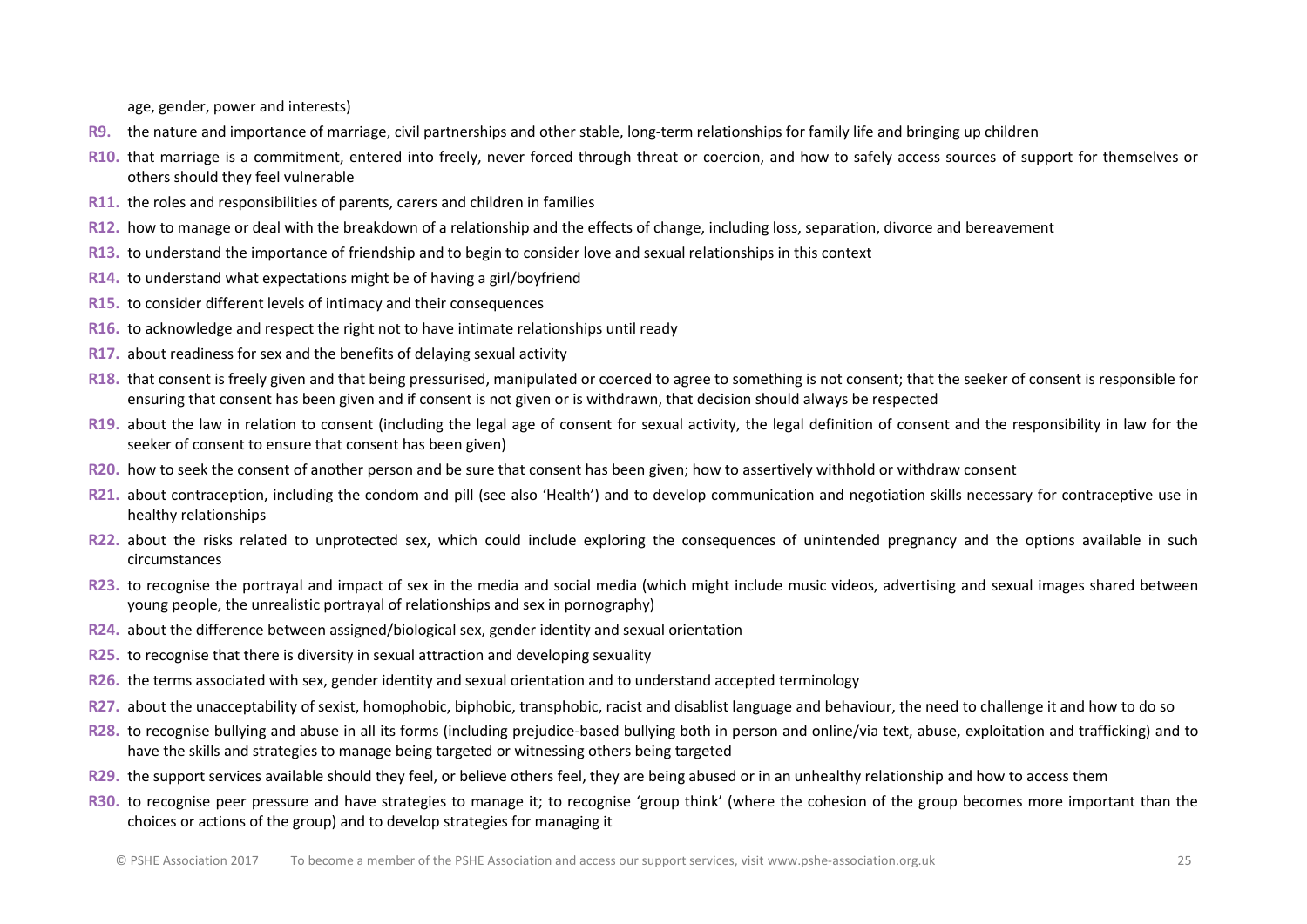- **R31.** to understand the feelings and pressure that the need for peer approval can generate, including in relation to the purchase and use of tobacco and alcohol (including cheap/illicit alcohol and cigarettes), drugs and other risky behaviours
- R32. to understand the terms 'habit', 'dependence' and 'addiction' in a wide variety of contexts (including substance use and information technology) and where and how to access support if they have concerns
- **R33.** laws relating to the carrying of offensive weapons (including what might motivate someone to carry one and the range of consequences); strategies for managing pressure to carry a weapon
- **R34.** about the difference between friendship groups and gangs (including the risks posed by membership of gangs on individuals, families and communities); strategies for managing pressure to join a particular group or gang and how to access appropriate support
- R35. the safe and responsible use of information communication technology (including safe management of own and others' personal data including images)
- **R36.** to establish clear personal boundaries around those aspects of their lives they wish to be private, shared only with specific people, and made public; to understand their right to privacy
- **R37.** how to manage any request or pressure to share an image of themselves or of others; who to talk to if they have concerns
- **R38.** when the sharing of explicit images may constitute a serious criminal offence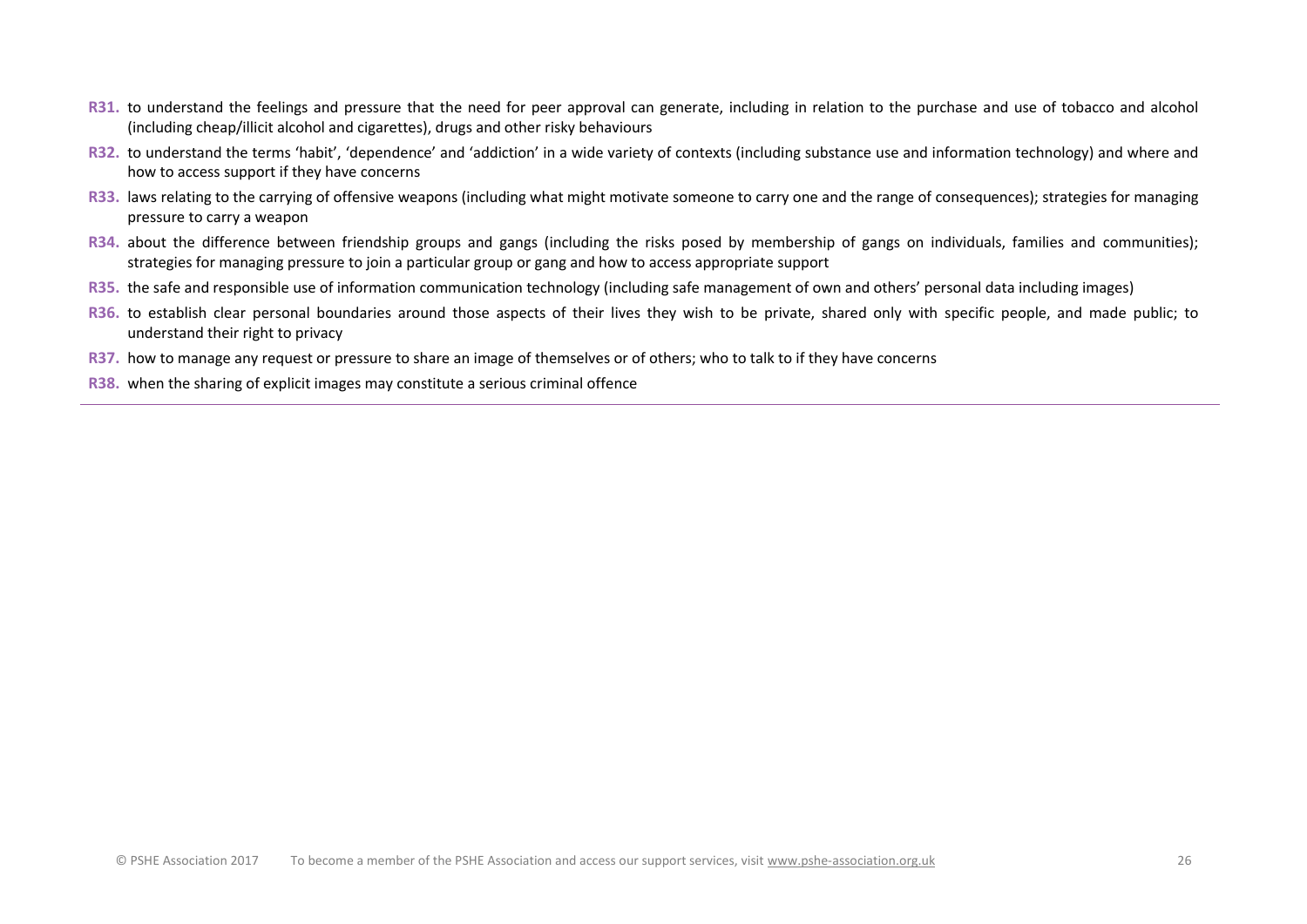Building on Key Stage 3, pupils should have the opportunity to learn:

- **R1.** strategies to manage strong emotions and feelings
- R2. the characteristics and benefits of positive, strong, supportive, equal relationships
- R3. that living together, marriage and civil partnerships are ways that people freely and without coercion, demonstrate their commitment to each other
- R4. parenting skills and qualities and their central importance to family life (including the implications of young parenthood; to be able to make informed choices about parenting including issues around breastfeeding)
- R5. to recognise when a relationship is unhealthy or abusive (including the unacceptability of both emotional and physical abuse or violence including 'honour' based violence, forced marriage and rape) and strategies to manage this or access support for self or others at risk.
- R6. managing changes in personal relationships including the ending of relationships
- R7. to develop an awareness of exploitation, bullying, harassment and control in relationships (including the unique challenges posed by online abuse and the unacceptability of physical, emotional, sexual abuse in all types of teenage relationships, including in group settings such as gangs) and the skills and strategies to respond appropriately or access support
- R8. about the concept of consent in relevant, age-appropriate contexts building on Key Stage 3
- R9. about the impact of domestic abuse (including sources of help and support)
- R10. the impact of separation, divorce and bereavement on families and the need to adapt to changing circumstances
- R11. about statutory and voluntary organisations that support relationships experiencing difficulties or in crisis, such as relationship breakdown, separation, divorce, or bereavement
- R12. how to access such organisations and other sources of information, advice and support
- R13. about diversity in sexual attraction and developing sexuality, including sources of support and reassurance and how to access them
- R14. to understand the role of sex in the media and its impact on sexuality (including pornography and related sexual ethics such as consent, negotiation, boundaries, respect, gender norms, sexual 'norms', trust, communication, pleasure, orgasms, rights, empowerment, sexism and feminism)
- R15. how to seek consent and to respect others' right to give, not give or withdraw consent to engage in different degrees of sexual activity
- R16. to recognise when others are using manipulation, persuasion or coercion and how to respond
- R17. to understand the pernicious influence of gender double standards and victim-blaming
- R18. to recognise the impact of drugs and alcohol on choices and sexual behaviour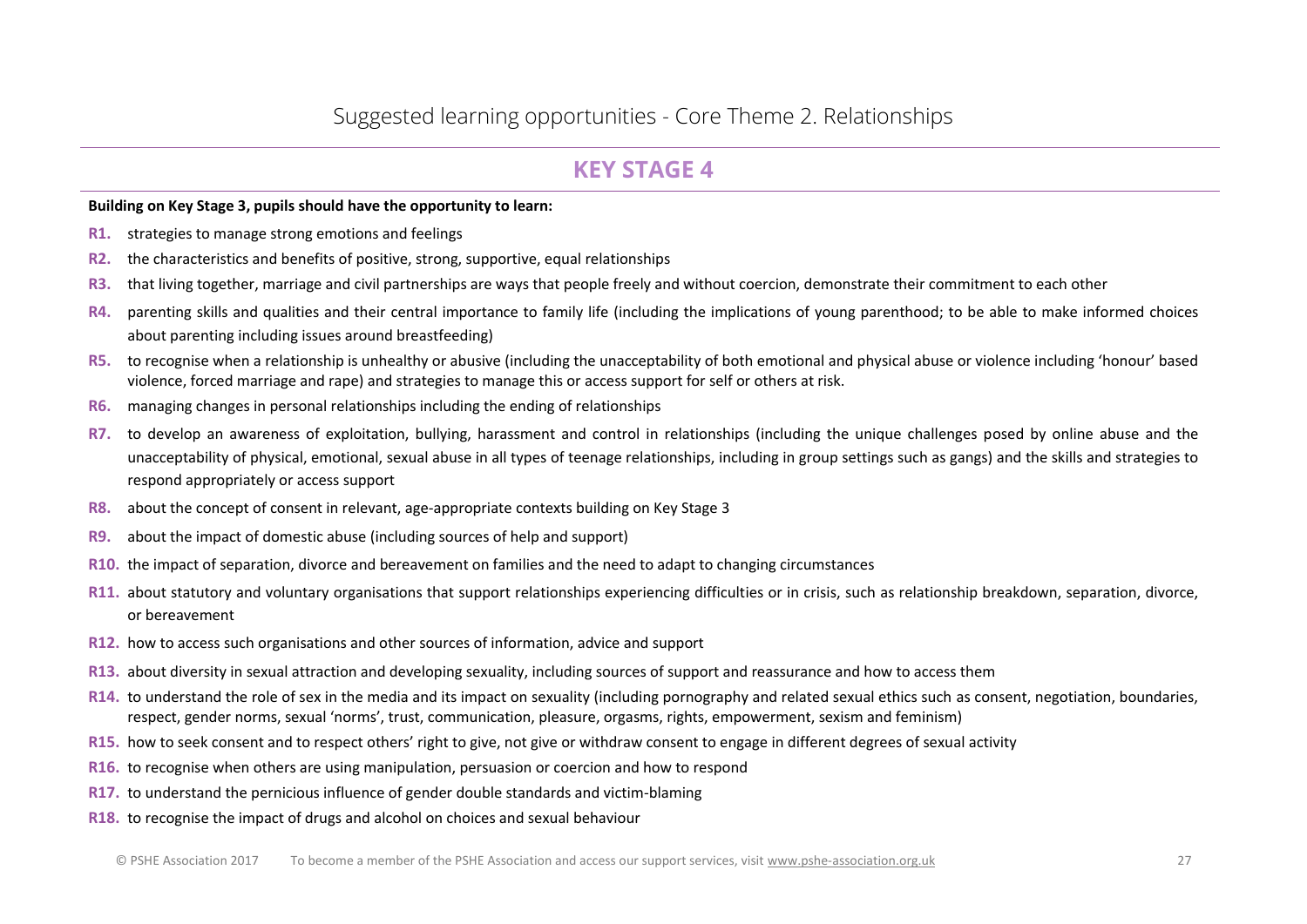- **R19.** to manage unwanted attention in a variety of contexts (including harassment and stalking)
- **R20.** to understand and respect others' faith and cultural expectations concerning relationships and sexual activity
- **R21.** to assess readiness for sex
- **R22.** about accessing and the correct use of contraception (including emergency contraception), negotiating condom use, reinforcing and building on learning in Key Stage 3
- R23. to understand the consequences of unintended pregnancy and of teenage parenthood (in the context of learning about parenting skills and qualities and their importance to family life)
- **R24.** the reasons why parents choose to adopt/foster or to place children for adoption/fostering
- **R25.** about abortion, including the current legal position and the range of beliefs and opinions about it
- **R26.** the pathways available in the event of unintended pregnancy, the possible physical and emotional reactions and responses people may have to each option and who to talk to for accurate, impartial advice and support
- **R27.** that fertility levels can vary in different people; can be damaged by some sexually transmitted infections, decreases with age
- **R28.** about the options open to people who are not able to conceive
- **R29.** the role peers can play in supporting one another (including helping vulnerable friends to access reliable, accurate and appropriate support)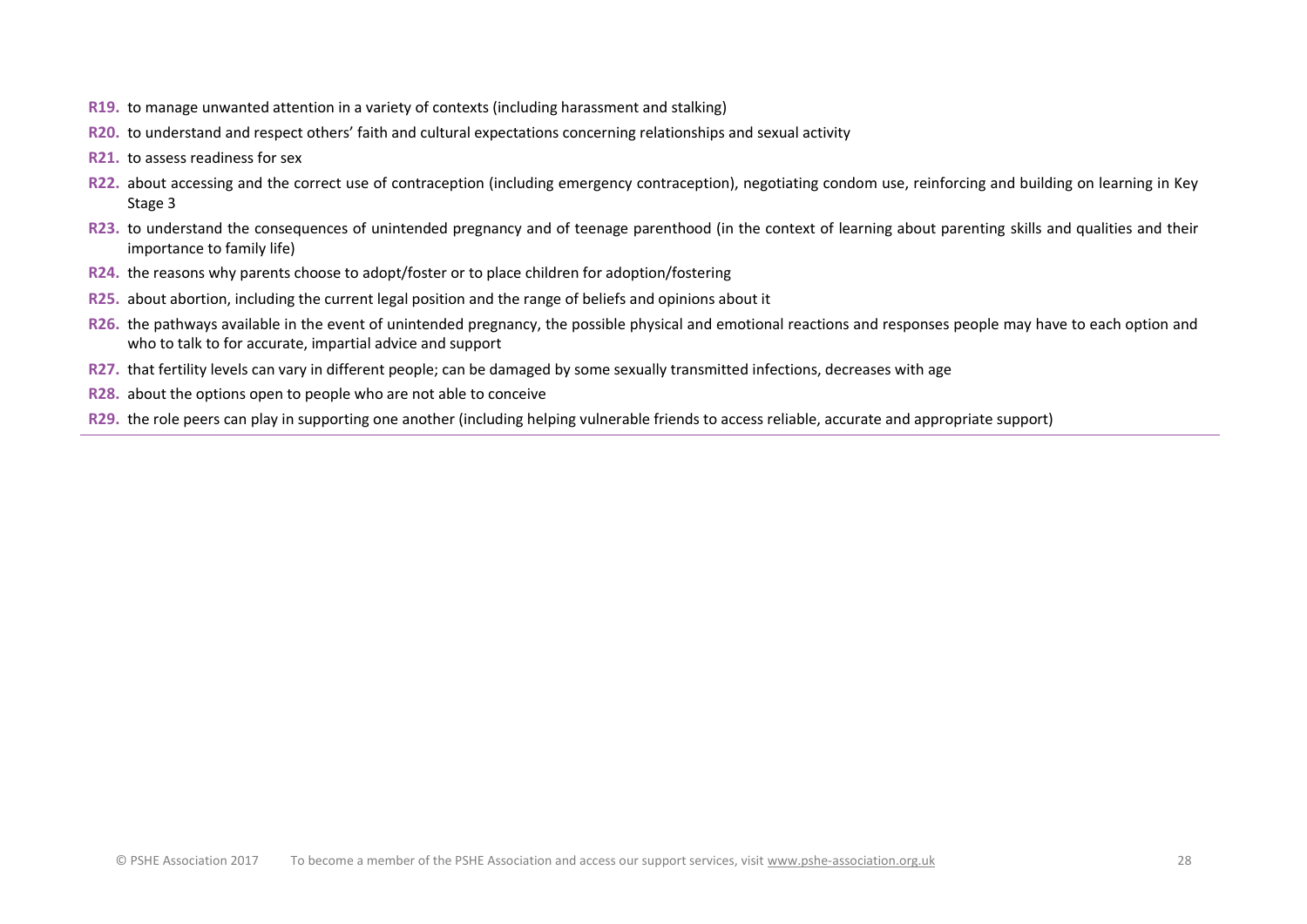## **CORE THEME 3: LIVING IN THE WIDER WORLD** (ECONOMIC WELLBEING, CAREERS AND THE WORLD OF WORK)

Strong links with aspects of the 'Relationships' theme should be recognised during planning. Similarly links with citizenship education will require joint planning and liaison.

#### <span id="page-29-0"></span>This core theme focuses on:

- 1. about rights and responsibilities as members of diverse communities, as active citizens and participants in the local and national economy
- 2. how to make informed choices and be enterprising and ambitious
- 3. how to develop employability, team working and leadership skills and develop flexibility and resilience
- about the economic and business environment  $\mathbf{A}$
- 5. how personal financial choices can affect oneself and others and about rights and responsibilities as consumers

### Suggested learning opportunities - Core Theme 3. Living in the wider world

### **KEY STAGE 3**

#### Pupils should have the opportunity to learn:

- to recognise, clarify and if necessary challenge their own core values and how their values influence their choices  $L1.$
- the knowledge and skills needed for setting realistic and challenging personal targets and goals (including the transition to Key Stage 3)  $L2.$
- $L3.$ the similarities, differences and diversity among people of different race, culture, ability, disability, sex, gender identity, age and sexual orientation and the impact of stereotyping, prejudice, bigotry, bullying, and discrimination on individuals and communities
- L4. strategies for safely challenging stereotyping, prejudice, bigotry, bullying, and discrimination when they witness or experience it in their daily lives
- about the potential tensions between human rights, British law and cultural and religious expectations and practices  $L5.$
- L6. about the primacy of human rights; and how to safely access sources of support for themselves or their peers if they have concerns or fears about those rights being undermined or ignored
- L7. to recognise that they have the same rights to opportunities in learning and work as all other people; to recognise and challenge stereotypes; and/or family or cultural expectations that may limit their aspirations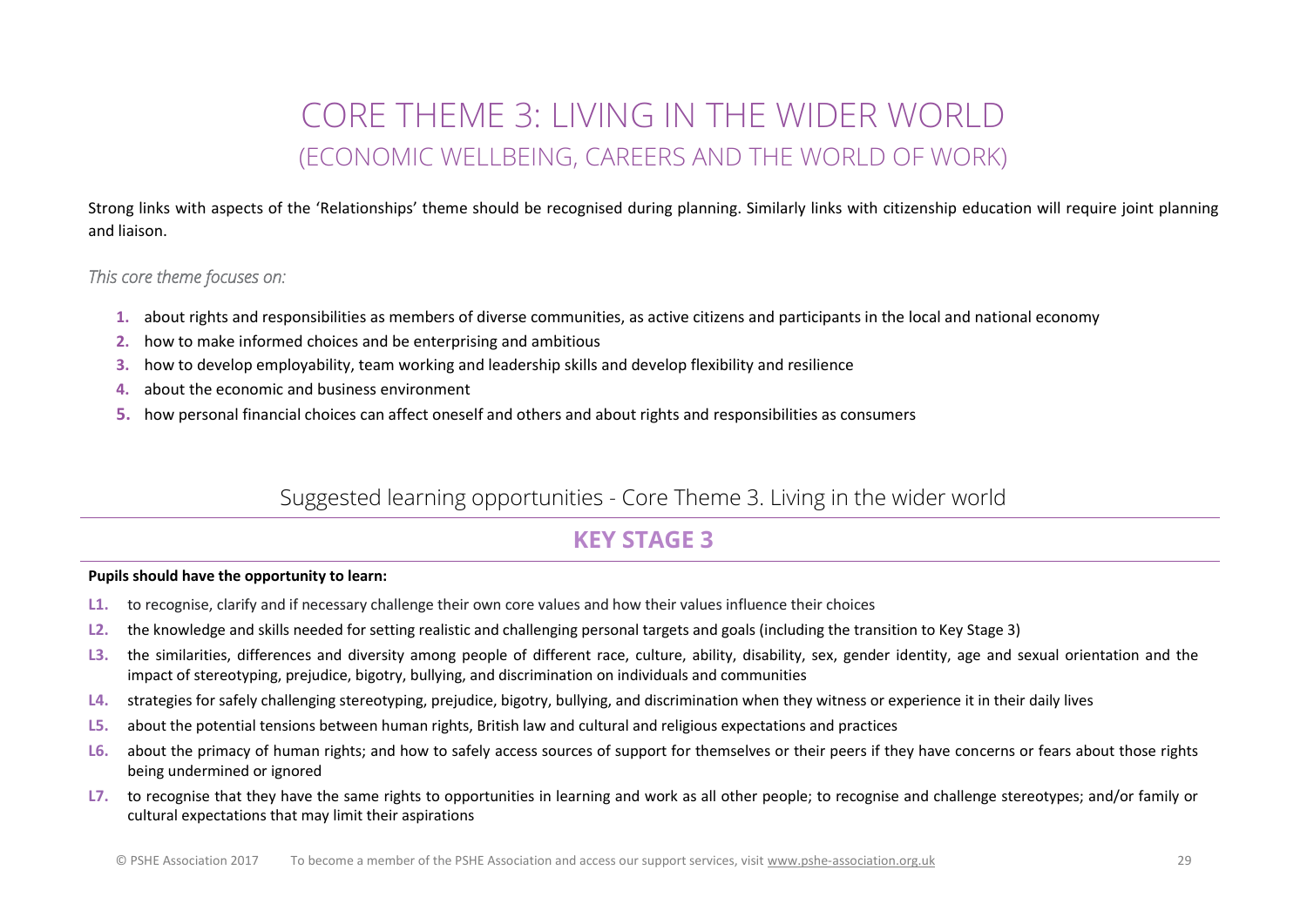- L8. about their own identity as a learner, preferred style of learning and to develop study, organisational, research and presentation skills
- L9. to identify own strengths, interests, skills and qualities as part of the personal review and planning process, including their value to future employability and strategies for further developing them
- L10. different types of work, including employment, self-employment and voluntary work; that everyone has a 'career' which is their pathway through life, education and work
- L11. about the laws and by-laws relating to young people's permitted hours and types of employment and how to minimise health and safety risks
- L12. about different work roles and career pathways, including clarifying their own early aspirations
- L13. about the labour market (including the diversity of local and national employment opportunities and about self-employment); about learning options, skills, occupations and progression routes
- L14. about the choices available to them at the end of Key Stage 3, sources of information, advice and support, and the skills to manage this decision-making process
- **L15.** the benefits of being ambitious and enterprising in all aspects of life
- L16, the skills and qualities required to engage in enterprise, including seeing opportunity, managing risk, marketing, productivity, understanding the concept of quality, cash flow and profit
- L17. the importance of protecting their own and others' reputations; protecting their 'online presence': the concept of having a personal 'brand' that can be enhanced or damaged
- L18. to assess and manage risk in relation to financial decisions that young people might make
- L19. about gambling (including online) and its consequences, why people might choose to gamble, and the gambling industry influences their choices and tries to engage them in gambling; how to manage pressure or influence to gamble and access support if worried about themselves or others
- L20. to explore social and moral dilemmas about the use of money, (including how the choices young people make as consumers affect others' economies and environments)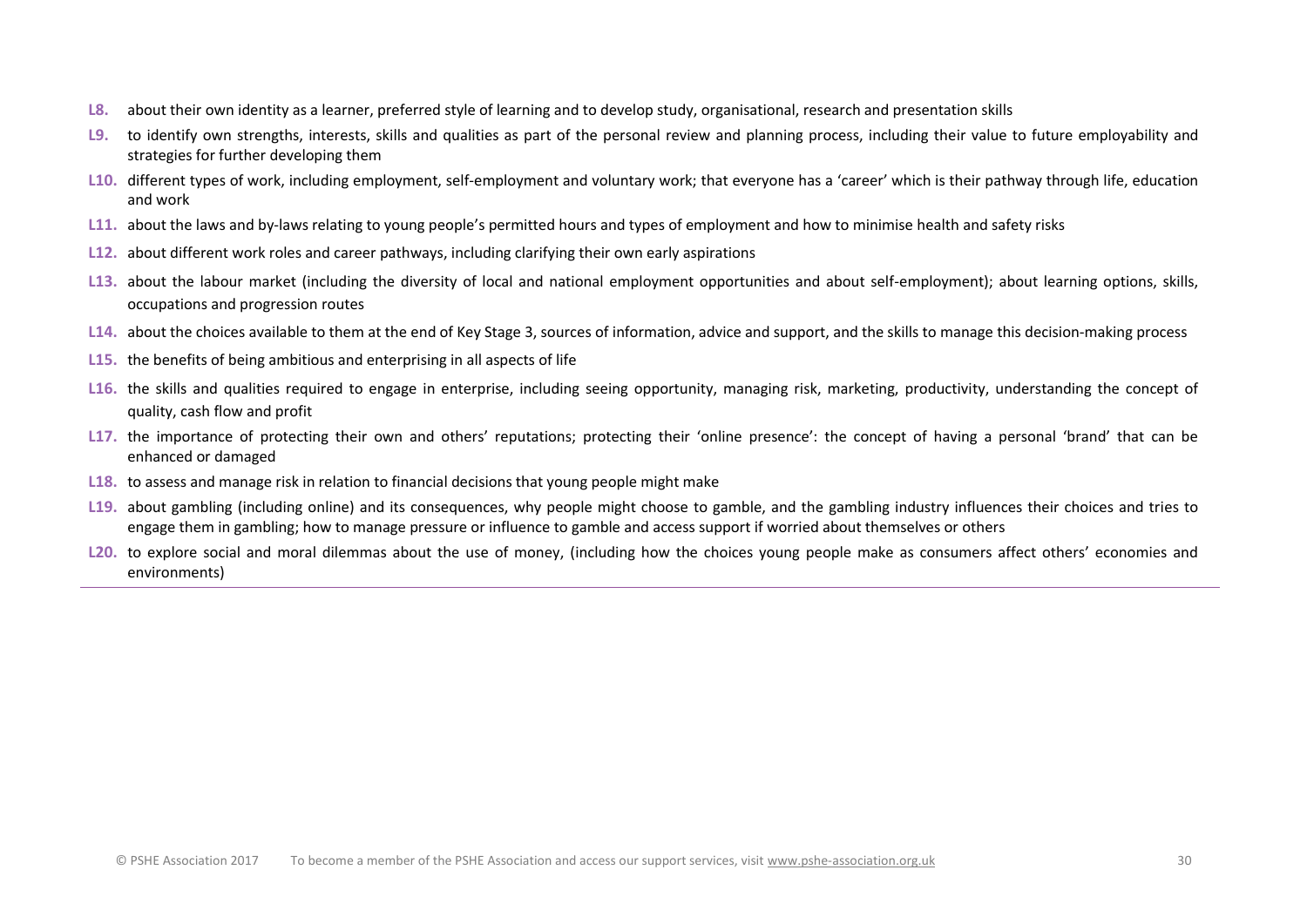#### **Building on Key Stage 3, pupils should have the opportunity to learn:**

- **L1.** to evaluate their own personal strengths and areas for development and to use this to inform goal setting
- **L2.** about the unacceptability of all forms of discrimination, and how to challenge it, prejudice and bigotry in the wider community including the workplace
- L3. to think critically about extremism and intolerance in whatever forms they take (including religious, racist and political extremism, the concept of 'shame' and 'honour based' violence)
- **L4.** to recognise the shared responsibility to protect the community from violent extremism and how to respond to anything that causes anxiety or concern
- L5. how to recognise a 'cult'; how it differs from other types of group; how cults recruit; how to seek help if they are worried for themselves or for others
- **L6.** how social media can offer opportunities to engage with a wide variety of views on different issues
- **L7.** to recognise how social media can also distort situations or issues; can narrow understanding and appear to validate these narrow views
- **L8.** the legal and personal risks associated with being asked for or sharing intimate images of others and strategies for managing these risks
- **L9.** about harassment and how to manage this (including in the workplace); the legal consequences of harassment
- **L10.** how their strengths, interests, skills and qualities are changing and how these relate to future employability
- **L11.** about the information, advice and guidance available to them and how to access the most appropriate support
- **L12.** to further develop study and employability skills (including time management, self-organisation and presentation, project planning, team-working, networking and managing online presence)
- **L13.** about the range of opportunities available to them for career progression, including in education, training and employment
- **L14.** about changing patterns of employment (local, national, European and global); about different types of business, how they are organised and financed
- **L15.** to research, secure and take full advantage of any opportunities for work experience that are available
- L16. about rights and responsibilities at work (including their roles as workers, and the roles and responsibilities of employers and unions)
- L17. attitudes and values in relation to work and enterprise (including terms such as 'customer service' and 'protecting corporate or brand image')
- **L18.** about confidentiality in the workplace, when it should be kept and when it might need to be broken
- **L19.** to develop their career identity, including how to maximise their chances when applying for education or employment opportunities
- **L20.** to recognise and manage the influences on their financial decisions, (including managing risk, planning for expenditure, understanding debt and gambling in all its forms); to access appropriate support for financial decision-making and for concerns over money, gambling etc.
- **L21.** to be a critical consumer of goods and services (including financial services) and recognise the wider impact of their purchasing choices
- **L22.** their consumer rights and how to seek redress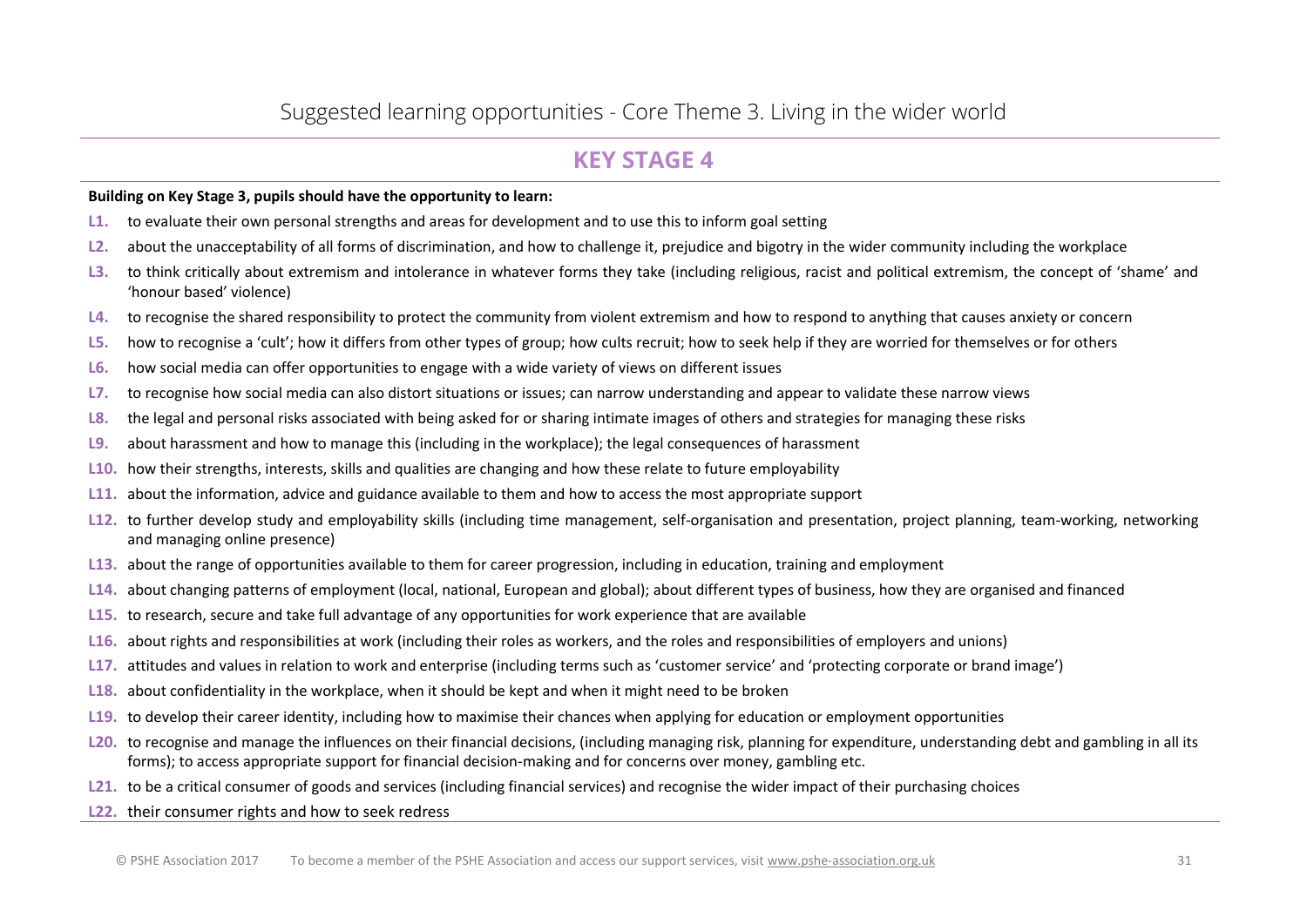

<span id="page-32-0"></span>By the end of this key stage many young people will leave home for the first time and live as independent adults, possibly in new and distant locations. Throughout this programme of study for key stages 1 to 5, there is a balance between preparing children and young people to manage their lives now and laying the foundation learning that will be gradually developed through the programme, as we prepare them for their future. As pupils move through the key stages this balance gradually shifts, as they gain increasing independence and begin to personally experience the topics or issues they have been taught throughout a developmental PSHE education programme. For example the average age of first experience of sexual intercourse in the UK is currently 16 so it is likely that many key stage 5 pupils will be sexually active.<sup>2</sup>

To expect young people to recall information accurately, draw on skills and strategies and apply learning they may have received a number of years earlier (when perhaps it felt less relevant) at 'critical moments' in their immediate lives, is unreasonable. It is therefore essential to continue to provide a comprehensive and relevant programme of PSHE education in key stage 5. It is important to revisit and reinforce earlier learning through learning that 'connects' it to contexts that are relevant to this age group. For example, recognising and rehearsing the language, skills and strategies for managing 'bullying behaviour' could be explored through abuse in the workplace or within their personal relationships; 'the use of alcohol' within the context of their personal safety, road safety or passenger safety: 'online safety' as part of protecting their online presence, personal reputation or avoiding identify theft and 'personal safety' through socialising in new locations.

Increasingly, future employers are asking potential employees not only to describe their key skills and attributes but also to evidence where they have demonstrated competence in applying them, for example describing when they have taken on a variety of roles within a team or led a team to a successful outcome. Work within PSHE education can provide opportunities to evidence these skills and attributes. This key stage represents our last opportunity to ensure that young people have real competence in the skills, language and strategies, and extend the knowledge and understanding they have been developing throughout their PSHE education, ready for independent living and the next stage in their education or career.

NB – In planning your key stage 5 PSHE education programme, reflect on the Programme of Study for key stages 3 and 4. Check for any omissions in your own key stages 3 and 4 programme that would now be relevant and include them in your key stage 5 programme.

<sup>&</sup>lt;sup>2</sup> Wellings K, 'Sexual behaviour in Britain: early heterosexual experience', Lancet, vol 358, 1 December (2001), 1843-1850.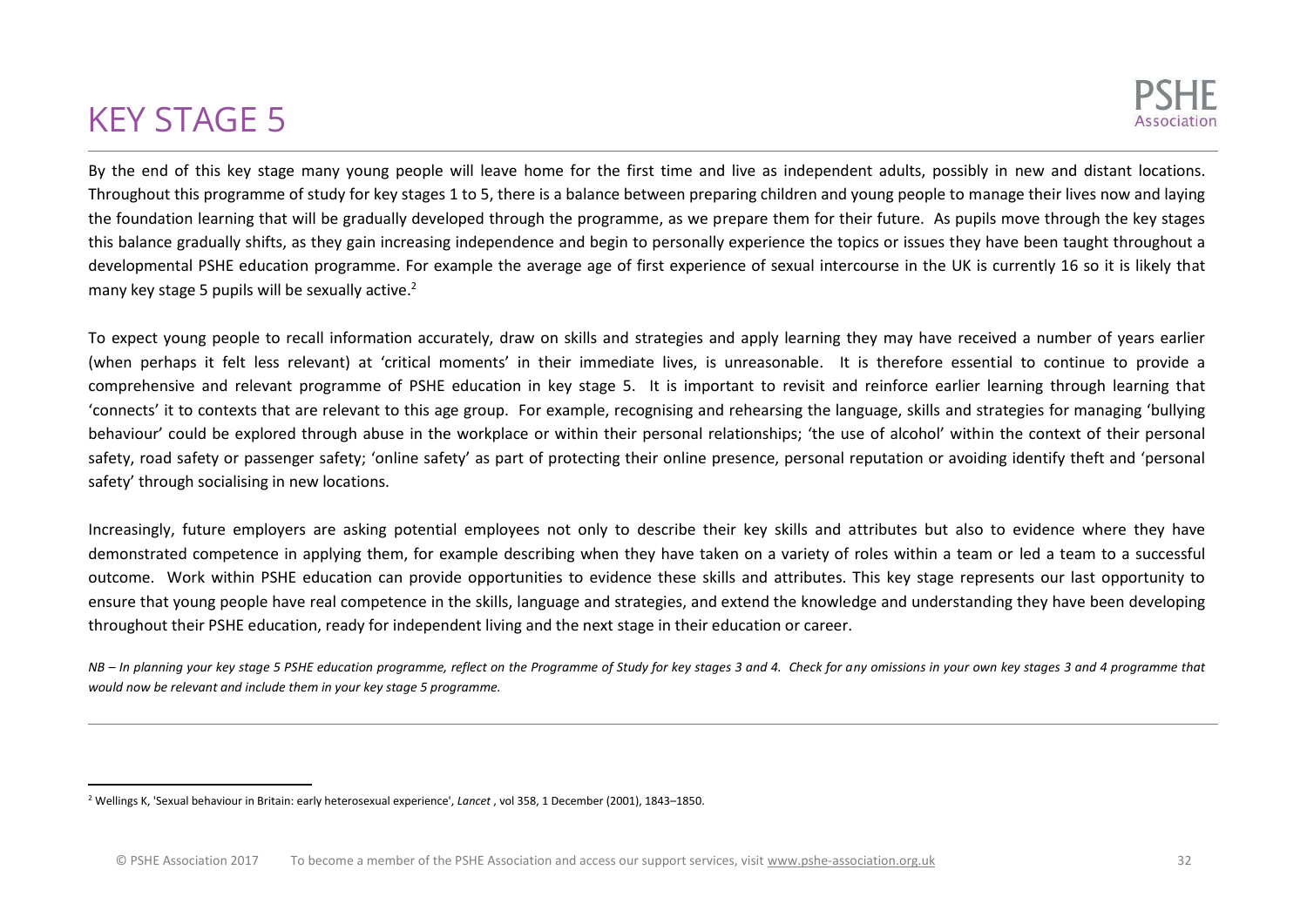## CORE THEME 1: HEALTH AND WELLBEING

<span id="page-33-0"></span>*This core theme focuses on:* 

- **1.** how to manage transition to increasingly independent living
- **2.** how to maintain physical, mental and emotional health and wellbeing
- **3.** how to assess and manage risks to their own and others' health and safety
- **4.** how to identify and access help, advice and support including in new settings and situations
- **5.** how to make informed choices about health and wellbeing matters including drugs, alcohol and tobacco; maintaining a balanced diet; physical activity; mental and emotional health and wellbeing; and sexual health
- **6.** how to respond in an emergency including administering first aid
- **7.** the influence of the media on lifestyle

### Suggested learning opportunities - Core Theme 1. Health and wellbeing

## **KEY STAGE 5**

#### **Pupils should have the opportunity to reinforce or extend their learning to be able to:**

- **H1.** take responsibility for monitoring their own health and wellbeing (including breast and testicular self-examination and the benefits of health screenings); how to recognise illnesses that affect young adults, such as meningitis and 'freshers' flu'
- **H2.** maintain a healthy diet, especially on a budget
- **H3.** perform first aid including CPR and evaluate when to summon emergency services, including when there may be concern over drawing attention to illegal activity
- **H4.** maintain 'work life balance' including understanding the importance of continuing with regular exercise and sleep
- H5. manage being 'new' in 'new places'; fitting in and making new friends;
- **H6.** register with and access health services in new locations
- **H7.** apply strategies for maintaining positive mental health
- **H8.** recognise when they need to employ strategies to re-establish positive mental health including managing stress and anxiety
- **H9.** recognise when they, or others, need support with their mental health and how to access the most appropriate support
- **H10.** recognise common mental health issues such as anxiety, depression, disordered eating, self-harm and compulsive behaviours in themselves; evaluate support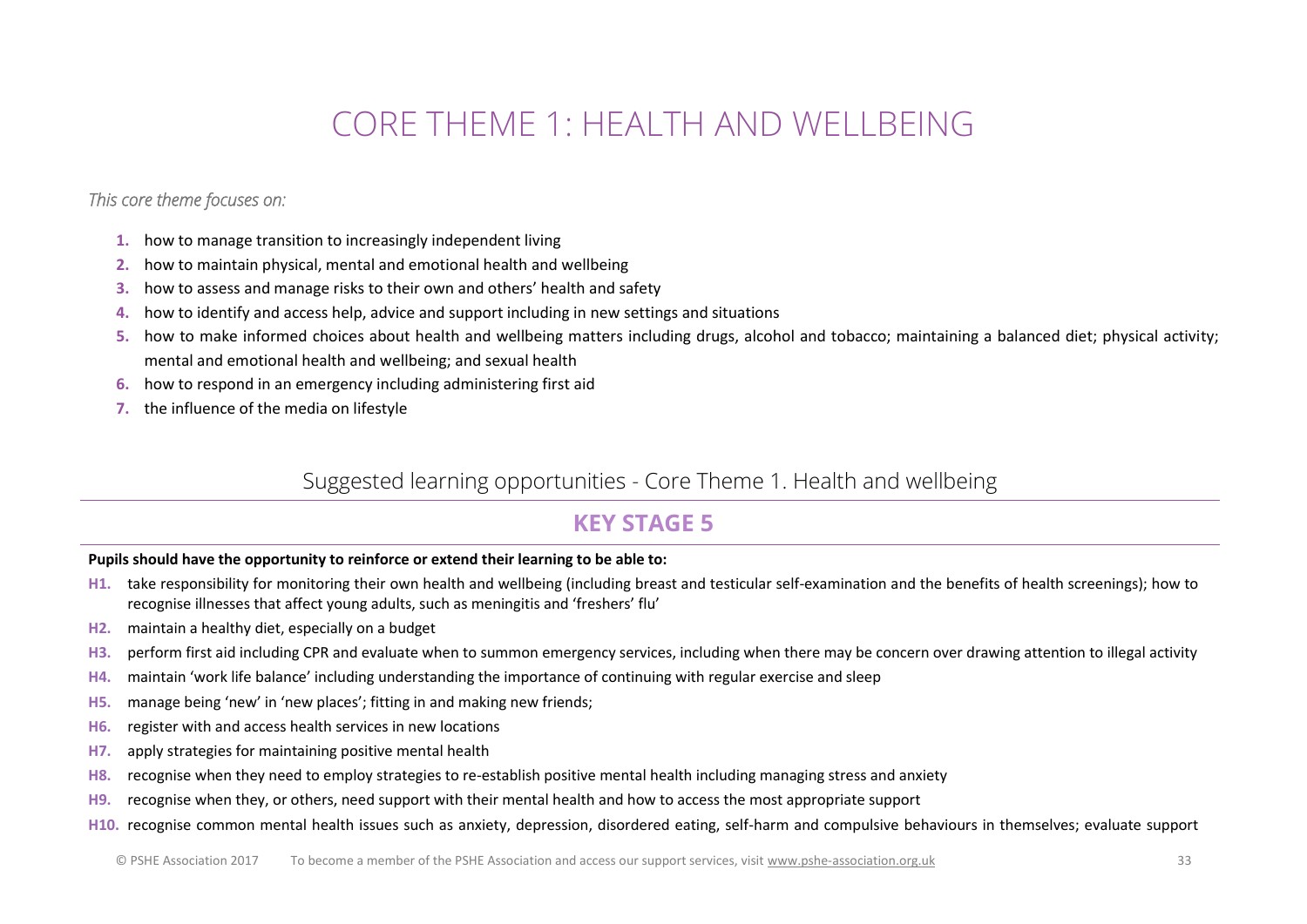available to manage these behaviours, and to access the most appropriate support for themselves or others *[NB The use of teaching activities, visiting speakers* or lesson materials that provide detail on ways of self-harming, restricting food/inducing vomiting, hiding self-harm or disordered eating from others etc., or that might provide a role model or inspiration for vulnerable pupils (e.g. personal accounts of the 'benefits' someone experienced from their self-harm/disordered eating, their weight change etc.) can be harmful and should glways be avoided

- H11. recognise mental health issues in others: be able to offer or find support for those experiencing difficulties with their mental health
- H12. work alongside those with mental health issues and know how (and when) to provide support
- H13. recognise how pressure to conform to media stereotypes (or manipulated images) can adversely affect body image and the impact this can have on self-esteem; develop strategies to manage this pressure
- H14. assess and manage risk in different contexts; understand how risk is 'calculated' and why it is essential to critically evaluate such calculations (especially those relating to health and offered by the media)
- H15. understand and manage the issues and considerations concerning body 'enhancement' or 'alteration' including cosmetic procedures and surgery, tattoos, body piercing and dietary supplements
- H<sub>16</sub>, avoid contracting or passing on a sexually transmitted infection (STI): know what do to if they are concerned about or think they may have put themselves at risk of contracting an STI (including getting tested, stopping sexual activity until tests come back clear, telling partners) and know where and how to access local and national advice, diagnosis and treatment
- H17. manage online safety in all its forms; protecting their privacy; protecting their 'online presence' and building and maintaining a positive personal reputation
- H18. manage alcohol and drug use in relation to immediate and long term health; understand alcohol and drug use can affect decision making and personal safety; evaluate the impact of their use on road safety, work-place safety, legal safety, reputation and career
- H<sub>19</sub>, manage personal safety off-line, including when socialising (including meeting someone in person for the first time whom they met online, drink spiking, looking out for friends) and travelling (especially cycle safety, young driver safety, and passenger safety, including the risks of being a passenger with an intoxicated driver, and using only licenced taxis)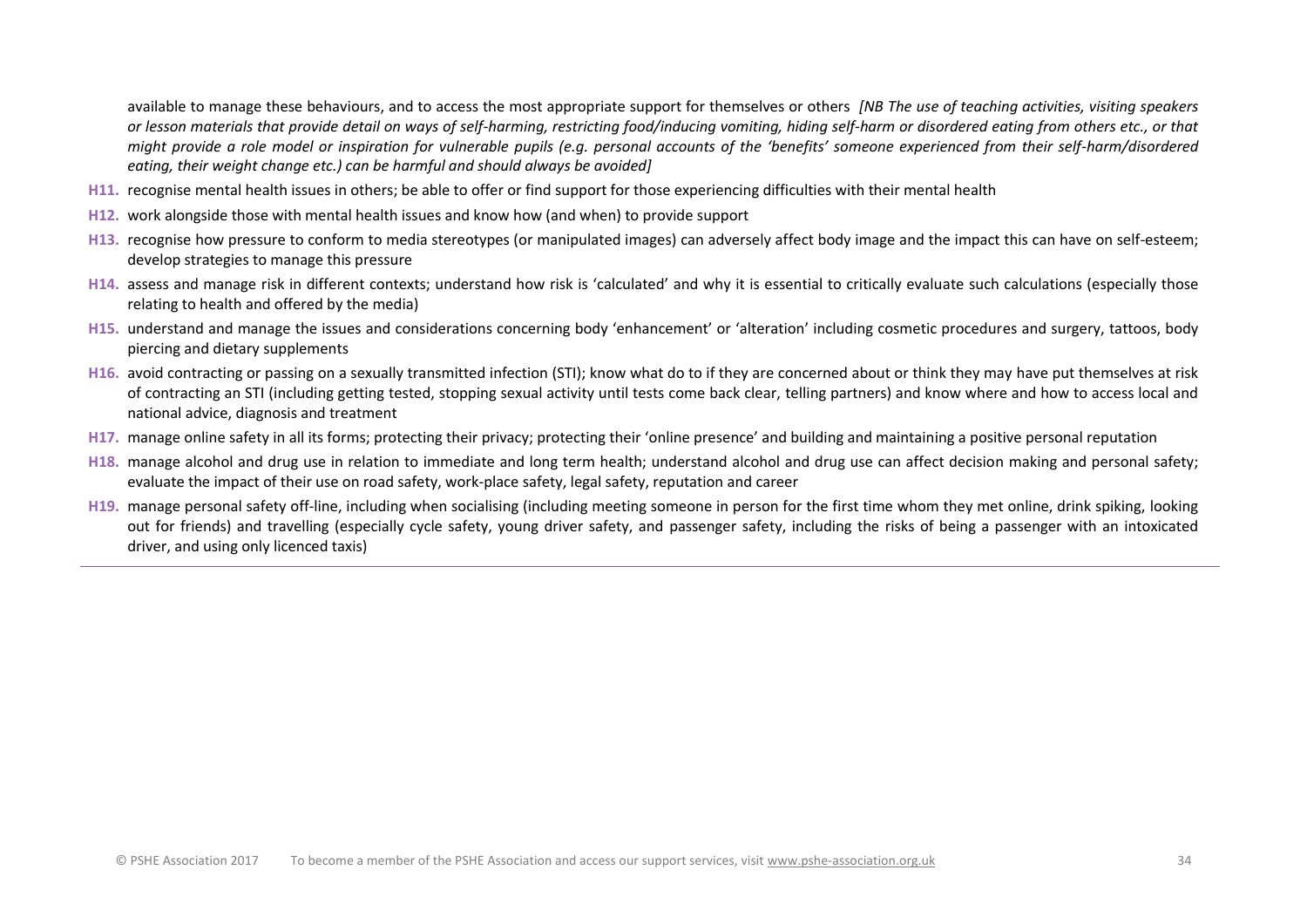## CORE THEME 2: RELATIONSHIPS

<span id="page-35-0"></span>*This core theme focuses on:* 

- **1.** how to develop and maintain a variety of healthy relationships within a range of social/cultural/educational and employment contexts and to develop parenting skills
- **2.** how to recognise and manage emotions within a range of relationships
- **3.** how to manage risky or unhealthy/negative relationships, including all forms of harassment and abuse (including online)
- **4.** the concept of consent in a variety of contexts
- **5.** respecting equality and being a productive member of a diverse community
- **6.** how to identify and access appropriate advice and support in new locations or communities

Suggested learning opportunities - Core Theme 2. Relationships

### **KEY STAGE 5**

#### **Pupils should have the opportunity to reinforce or extend their learning to be able to:**

- R1. develop and maintain healthy relationships; differentiate between 'love' and 'lust'; understand what it means to be 'in love'
- **R2.** accept and use positive encouragement and constructive feedback
- **R3.** recognise and manage negative influence, manipulation and persuasion in a variety of contexts;
- **R4.** manage the ending of relationships safely and respectfully
- **R5.** recognise, manage and escape from different forms of physical and emotional abuse; how and where to get support; how to support others they care about to manage and escape from abuse
- **R6.** understand and value the concept and qualities of consent in relationships
- **R7.** understand the moral and legal responsibility borne by the seeker of consent, and the importance of respecting and protecting people's right to give, not give, or withdraw their consent
- **R8.** understand and appreciate the legal consequences of failing to respect others' right to not give or to withdraw consent
- **R9.** seek redress if their consent has not been respected; how to recognise and seek help in the case of sexual exploitation, assault or rape
- **R10.** appreciate the ways different cultures and faiths view relationships, respecting others' right to hold their own views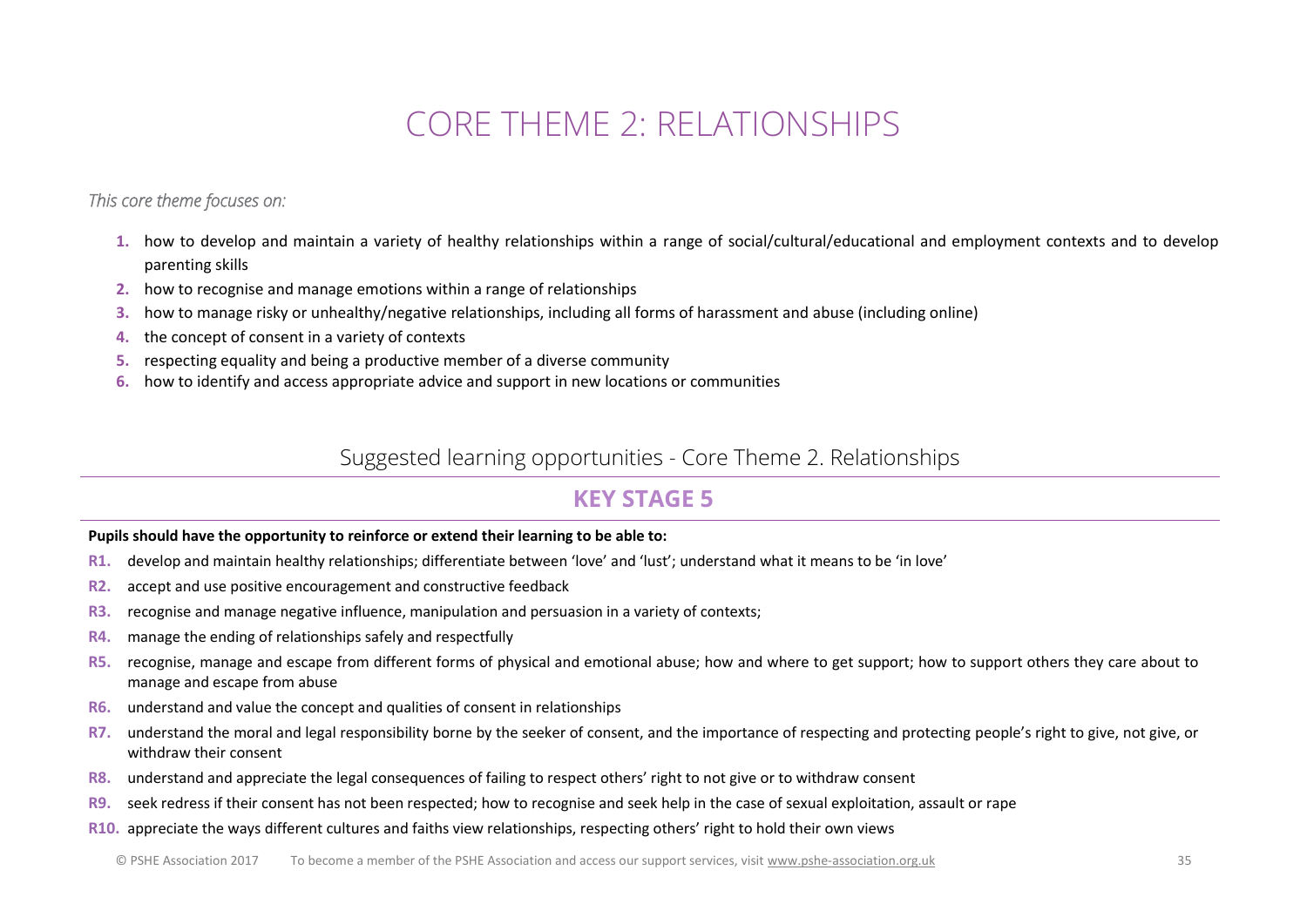- **R11.** recognise and use language and strategies in order to manage pressure in a variety of forms and contexts
- **R12.** manage issues of harassment (including online) and stalking; understand their rights and access support
- **R13.** understand and appreciate the advantages of delaying parenthood; understand the potential consequences of an unintended pregnancy and early parenthood on their lifestyle and future career aspirations
- **R14.** negotiate and if necessary assert the use of contraception with a sexual partner
- **R15.** understand the advantages and disadvantages of different methods of contraception, including which will and will not protect from STIs; manage the use of contraception, including how and where to access it
- **R16.** access emergency contraception; understand the timeframe within which it can be effective; know how and where to access it
- **R17.** access the pathways available to them in the event of an unintended pregnancy and understand the importance of getting advice and support quickly
- **R18.** recognise when social situations are becoming verbally aggressive; have strategies to de-escalate aggression; recognise when confrontation could escalate into physical violence; recognise when it is important to escape and know how to do so; recognise when inappropriate 'group think' is occurring; act independently to protect their safety
- R19. recognise and respect what is meant by professionalism in the workplace; understand the concept of 'professional colleagues'; the boundaries around 'professional relationships'
- **R20.** recognise and appreciate the physical dangers, legal and career consequences of carrying offensive weapons
- **R21.** recognise forced marriage and 'honour' based violence; get help for themselves or others they believe to be at immediate or future risk
- **R22.** understand female genital mutilation (FGM); get help for themselves or others they believe to be at risk or to be suffering from related physical or emotional problems following FGM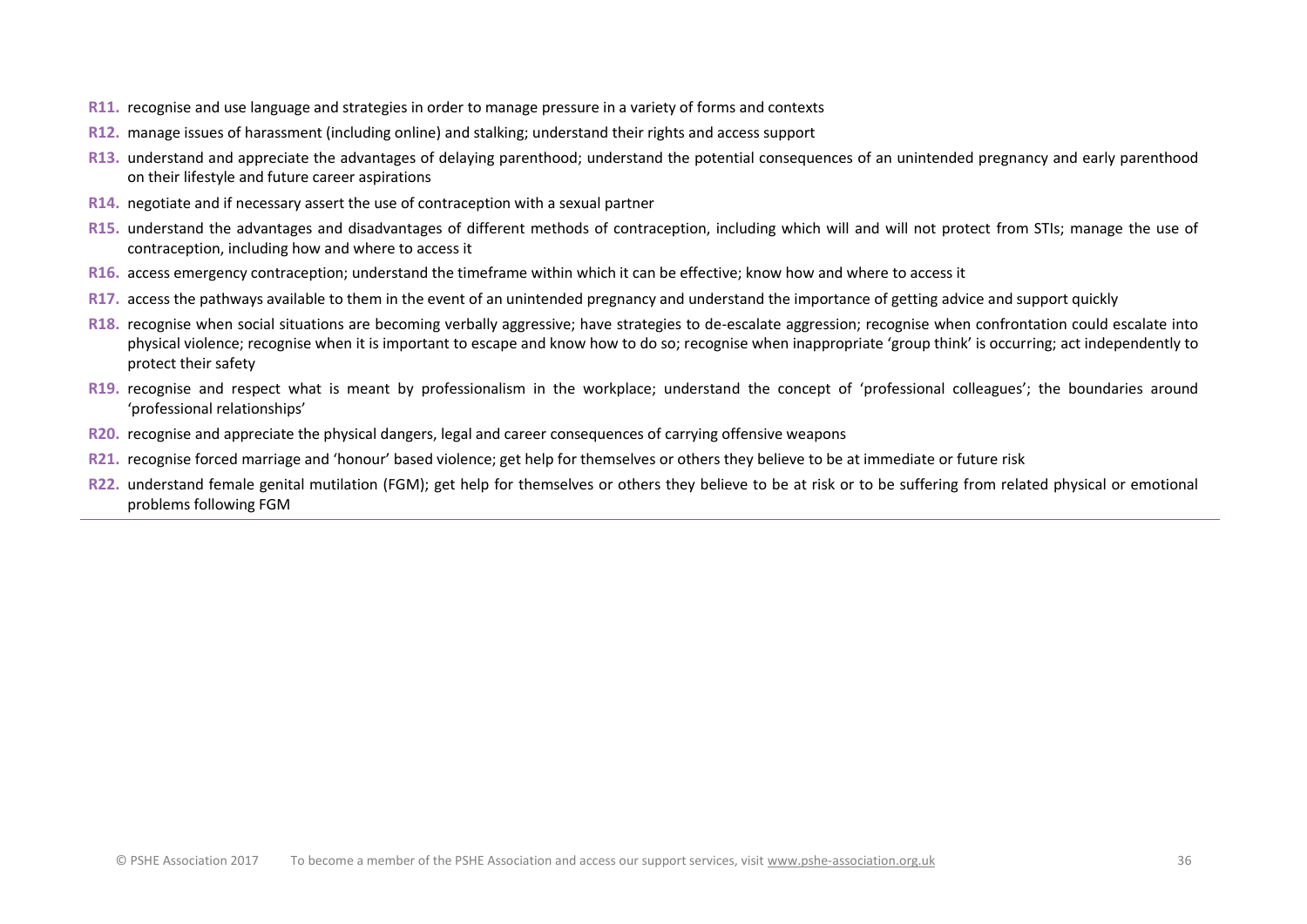## **CORE THEME 3: LIVING IN THE WIDER WORLD** (ECONOMIC WELLBEING, CAREERS AND THE WORLD OF WORK)

<span id="page-37-0"></span>This core theme focuses on:

- 1. rights and responsibilities as members of diverse communities, as active citizens and participants in the local and national economy
- 2. how to make informed choices and be enterprising and ambitious in life, education and work
- how to develop employability, team working and leadership skills and develop flexibility and resilience  $3.$
- the economic and business environment 4.
- how personal financial choices can affect oneself and others, student finance, budgeting on a salary and about rights and responsibilities as consumers 5.
- how to live safely in an 'online' and 'connected' world 6.

### Suggested learning opportunities - Core Theme 3. Living in the wider world

## **KEY STAGE 5**

#### Pupils should have the opportunity to reinforce or extend their learning to be able to:

- L1. travel safely in the UK; alone: by road: rail: at night (including the safe use of 'hired transport' such as taxis)
- L2. travel safely abroad (including legal issues such as passports; visas and work permits, their costs and allowing sufficient time to acquire them; the role of embassies and consulates; cultural issues including respecting local customs and laws; understanding that legal rights and penalties for offences may be different in other countries; personal safety especially socialising safely and the use of alcohol; hiring and riding mopeds; health issues including vaccinations, tattoos, sun safety, travel insurance and seeking medical and legal help abroad.)
- L3. plan a 'gap year'
- L4. be a 'critical consumer' of online information in all its forms; appreciate how social media can expand, limit or distort their view of the world; recognise the importance of critical questioning of information presented through all forms of media; understand how social media can be used to distribute propaganda, coerce and manipulate; understand why they should think critically before forwarding or sharing stories or images received via social media
- L5. set and maintain clear boundaries around their personal privacy; protect their personal reputation especially online; be a 'responsible provider' of online data about themselves or about others (including understanding how cameras and microphones in computers and mobile phones can be activated without their knowledge)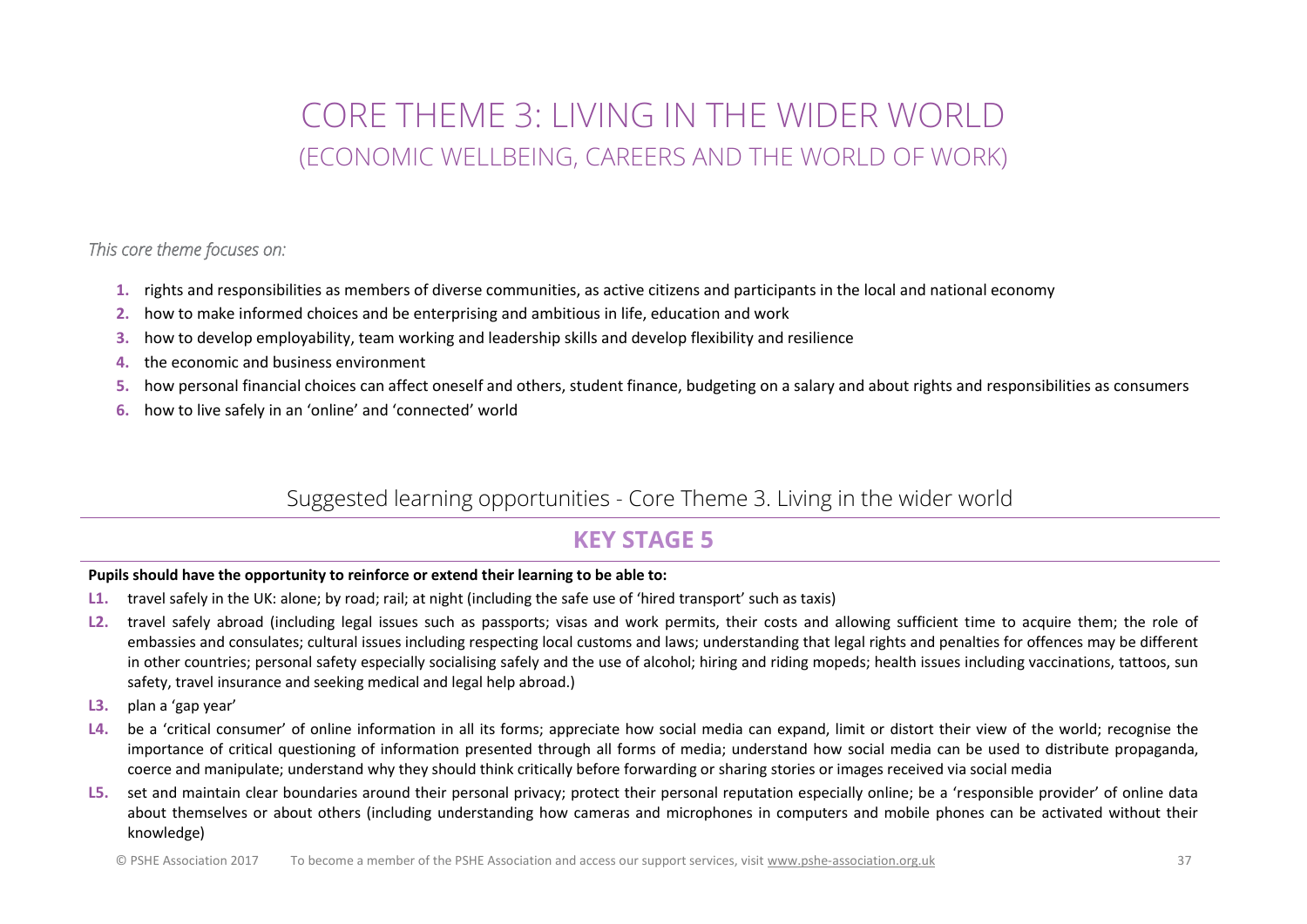- L6. understand cults, extremism and radicalisation; recognise when someone is at risk of being radicalised; understand why it is important to tell someone; whom to tell
- L7. exercise their legal rights and responsibilities; know who can support them if they have a grievance
- L8. recognise and challenge prejudice and discrimination; understand their rights in relation to inclusion
- L9. exercise their consumer rights; know who can help if they feel they have a grievance
- **L10.** manage contracts: understand the process of renting items and accommodation: know who can support them if they need help
- **L11.** plan their budget, especially when living away from home for first time
- **L12.** understand and manage taxation and national insurance
- L13. understand the concept of 'customer service', its relevance to all employees, why it is important in a competitive, global market
- L14. understand savings options; know where to save, when to save and why
- L15. understand and manage debt, differentiating between 'good' and 'bad' debt; assess sources of and risks associated with loans; calculate repayments; understand the concepts of 'affordability' (its impact on broader lifestyle and relationships) and 'being able to pay' (having the money); understand the consequences of failure to repay, especially short-term high interest loans; assess the risks associated with 'underwriting' or being a guarantor for another's debt
- L16. understand pensions and their importance; the benefits of starting early and making regular, realistic contributions
- L17. match career to personal interests, attributes and skills; develop a life plan that identifies personal aspirations and sets compelling goals; balance ambition with realism: identify how the benefits offered by unattainable ambitions can still be met in realistic ways
- L18. be enterprising in life and work
- L19. understand and be able to access further and higher education options and training, including apprenticeships
- **L20.** understand and manage health and safety in the workplace; understand the importance of following workplace policies and protocols
- L21. understand and appreciate the importance of workplace confidentiality and security; understand the importance of following cyber-security protocols in the work-place and the importance of the data protection act in the work-place
- L22. recognise and manage bullying and harassment in the workplace in all its forms; how to get support if they experience work place harassment
- L23. recognise the different roles of human resources (HR) departments, trade unions and professional organisations; understand 'whistleblowing': what it is and when it is appropriate
- L24. apply for future roles; 'market' themselves by promoting their personal 'brand', including personal presentation; identify their skills and talents; identify examples from their own lives that can evidence where they have demonstrated specific qualities sought by employers (including effective team working; working inclusively; creativity and problem solving; responding to change; respecting diversity; showing initiative; working independently and to deadlines; taking personal responsibility; working to direction); produce a concise and compelling curriculum vitae; prepare for and undertake interviews; understand the role of referees and references:
- <span id="page-38-0"></span>**L25.** recognise and celebrate cultural diversity: understand what is meant by the global market